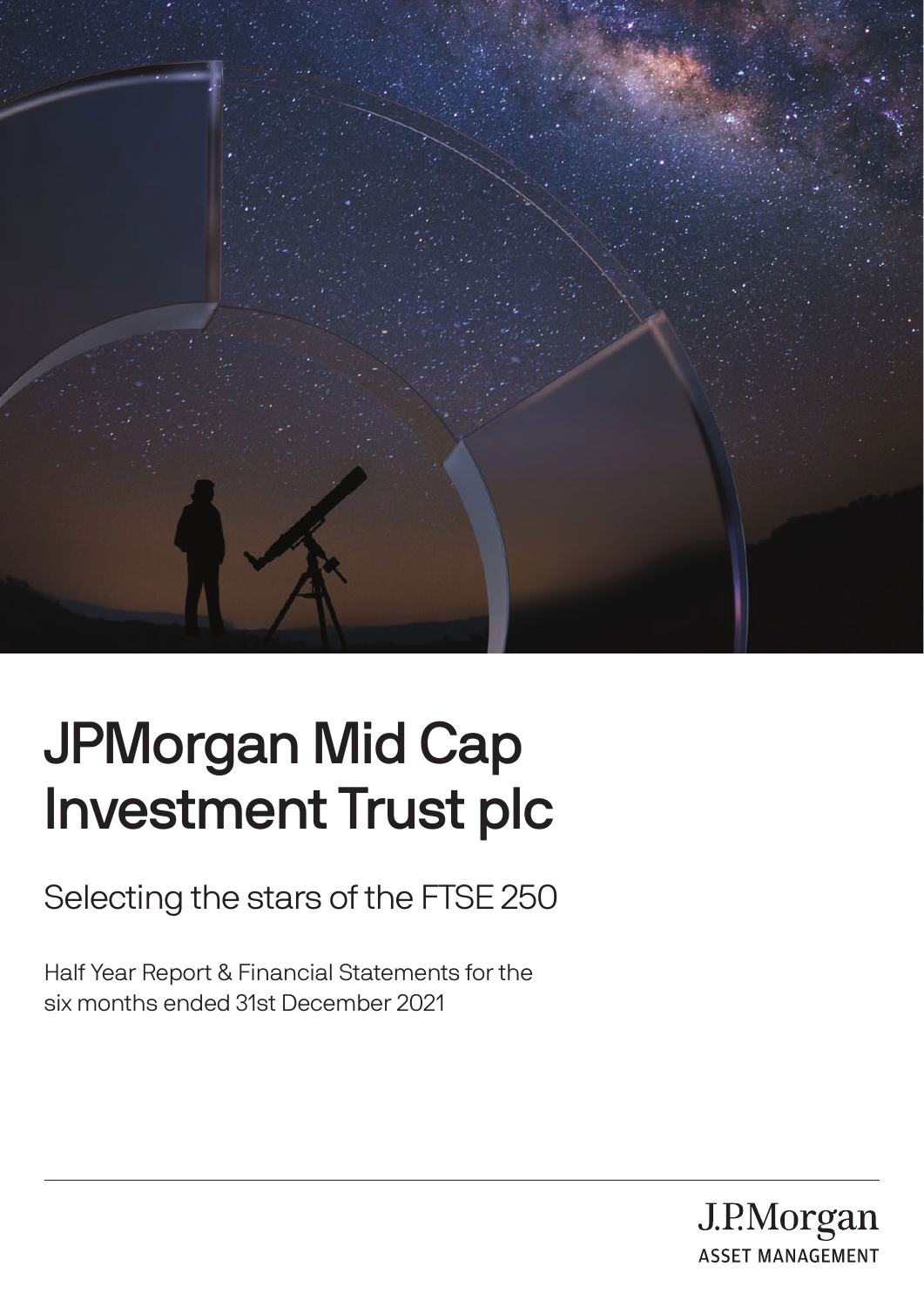#### Your Company

#### **Objective**

JPMorgan Mid Cap Investment Trust plc (the 'Company') aims to achieve capital growth from investment in medium-sized UK listed companies. The Company specialises in investment in FTSE 250 companies, using long and short term borrowings to increase returns to shareholders.

#### Investment Policies

- To focus on FTSE 250 stocks that deliver strong capital growth.
- To have significant exposure to the UK economy, with selective exposure to overseas earnings.
- To seek out both value stocks and growth stocks, including AIM stocks, to deliver strong performance throughout the market cycle.
- To use gearing to increase potential returns to shareholders.
- To invest no more than 15% of gross assets in other UK listed investment companies (including investment trusts).

#### Benchmark

The FTSE 250 Index (excluding investment trusts).

#### Capital Structure

- UK domiciled.
- Premium listing on the London Stock Exchange.
- As at 31st December 2021, the Company's issued share capital comprised 25,398,080 ordinary shares of 25p each including 1,935,310 shares held in Treasury.

#### Management Company

The Company employs JPMorgan Funds Limited ('JPMF' or the 'Manager') as its Alternative Investment Fund Manager and Company Secretary. JPMF delegates the management of the Company's portfolio to JPMorgan Asset Management ('JPMAM').

#### Environment, Social and Governance ('ESG') Considerations

ESG considerations are fully integrated into the Company's stock selection process. JPMAM research teams compile proprietary ESG analyses on each company as well as using external vendor research to rank them. Following in-depth strategic and financial analysis, these ESG rankings and factors are also taken into consideration as part of the investment case. In addition, the Manager, together with stewardship specialists, engages with investee companies on specific ESG issues. JPMAM is a United Nations Principles of Responsible Investment ('UN PRI') signatory and endeavours to vote at all of the meetings called by companies in which your portfolio invests.

#### Financial Conduct Authority ('FCA') regulation of 'non-mainstream pooled investments' and MIFID II 'complex investments'

The Company currently conducts its affairs so that the shares issued by the Company can be recommended by independent financial advisers to ordinary retail investors in accordance with the FCA's rules in relation to non-mainstream investment products and intends to continue to do so for the foreseeable future.

The shares are excluded from the FCA's restrictions which apply to non-mainstream investment products because they are shares in an investment trust. The Company's ordinary shares are not considered to be 'complex instruments' under the FCA's 'Appropriateness' rules and guidance in the Conduct of Business sourcebook.

#### Association of Investment Companies ('AIC')

The Company is a member of the AIC.

#### **Website**

The Company's website, which can be found at www.jpmmidcap.co.uk, includes useful information on the Company, such as daily prices, factsheets and current and historic half year and annual reports.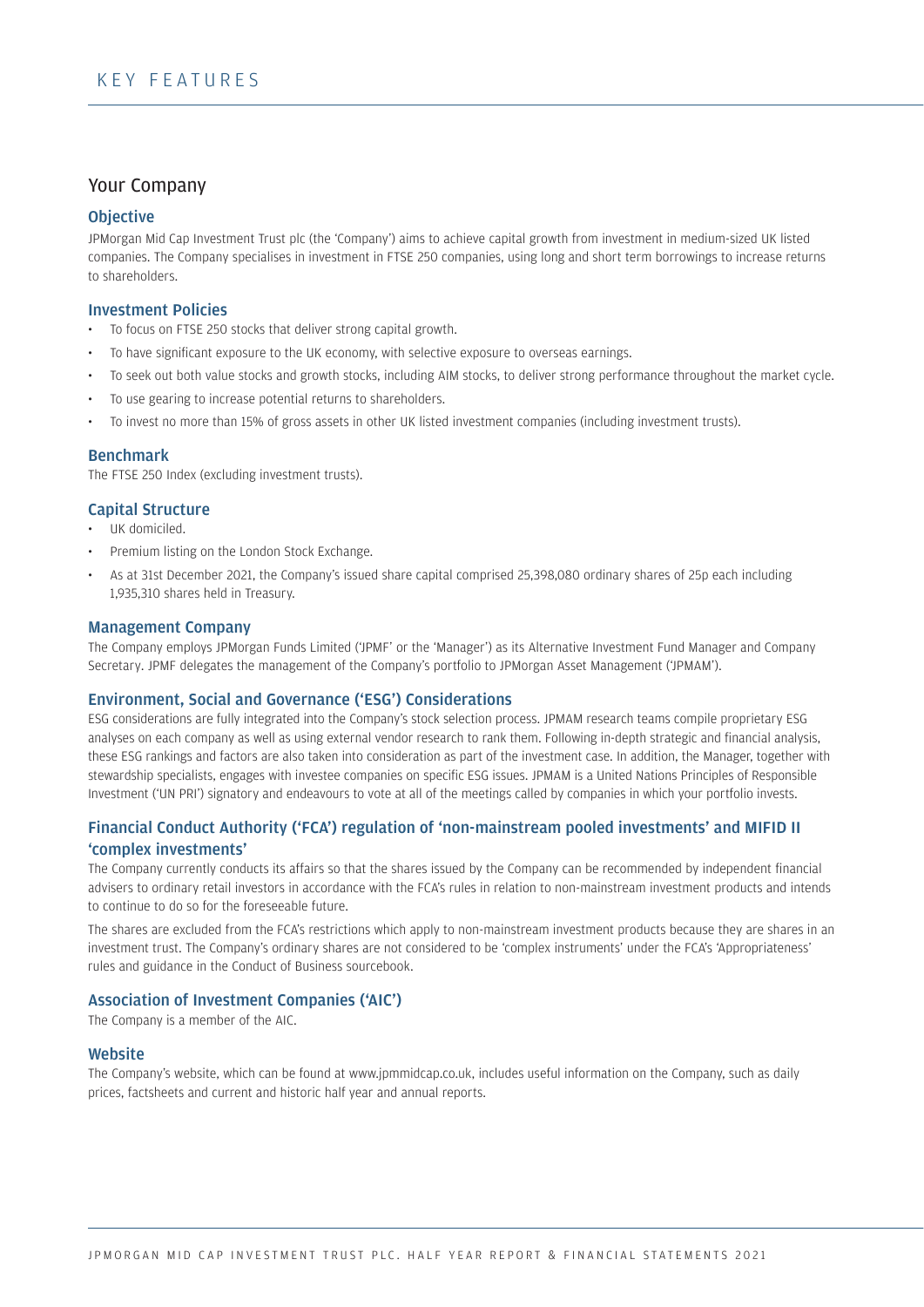## **Half Year Performance**

3 Financial Highlights

### **Chairman's Statement**

**6** Chairman's Statement

### **Investment Review**

- 9 Investment Managers' Report
- 11 List of Investments
- 12 Portfolio Analyses

### **Financial Statements**

- 14 Statement of Comprehensive Income
- 15 Statement of Changes in Equity
- 16 Statement of Financial Position
- 17 Statement of Cash Flows
- 18 Notes to the Financial Statements

### **Half Year Management** 22 Report

### Shareholder Information

- 24 Glossary of Terms and Alternative Performance Measures ('APMs')
- 26 Where to buy J.P. Morgan Investment Trusts
- 27 Information about the Company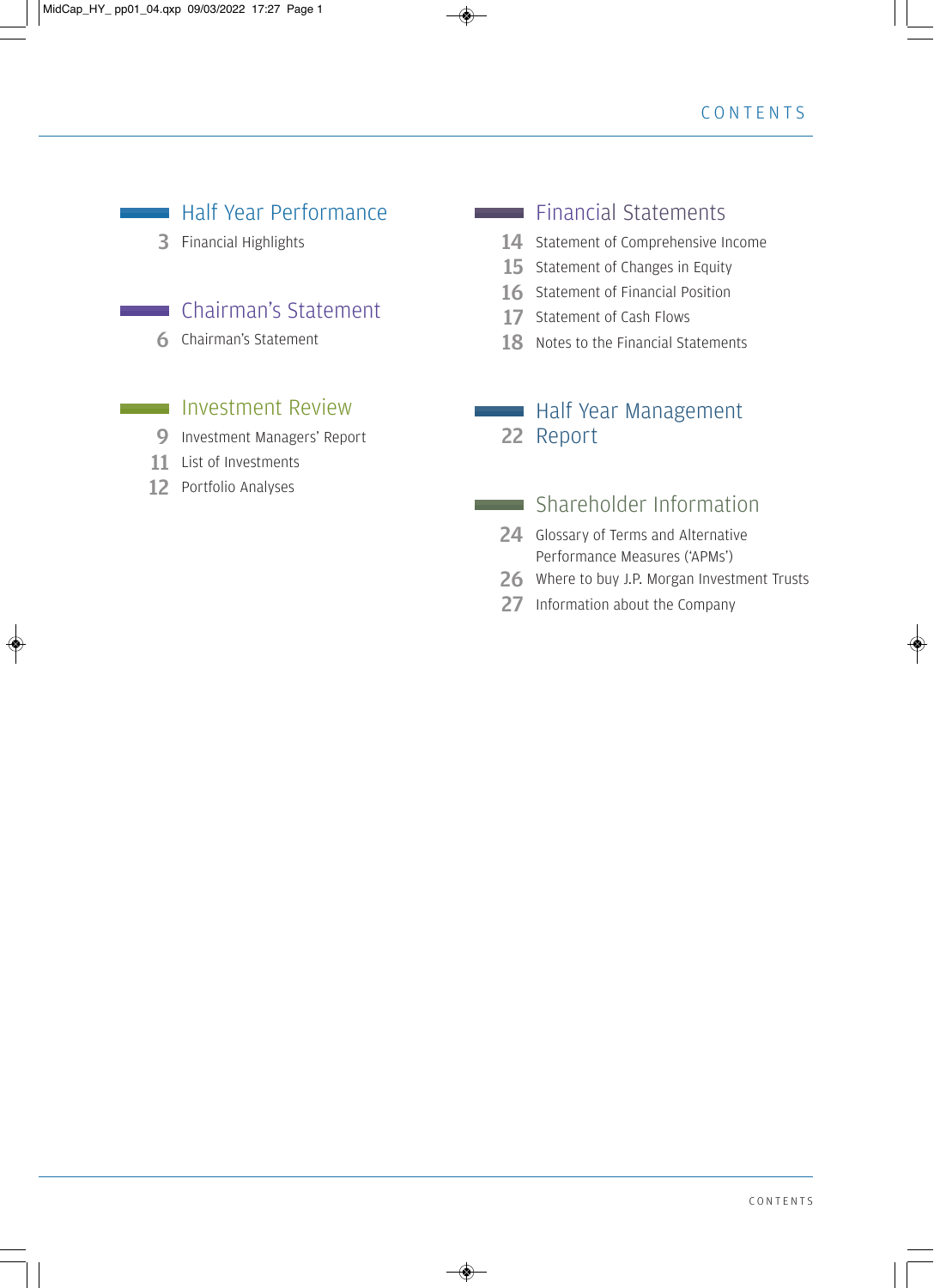Half Year Performance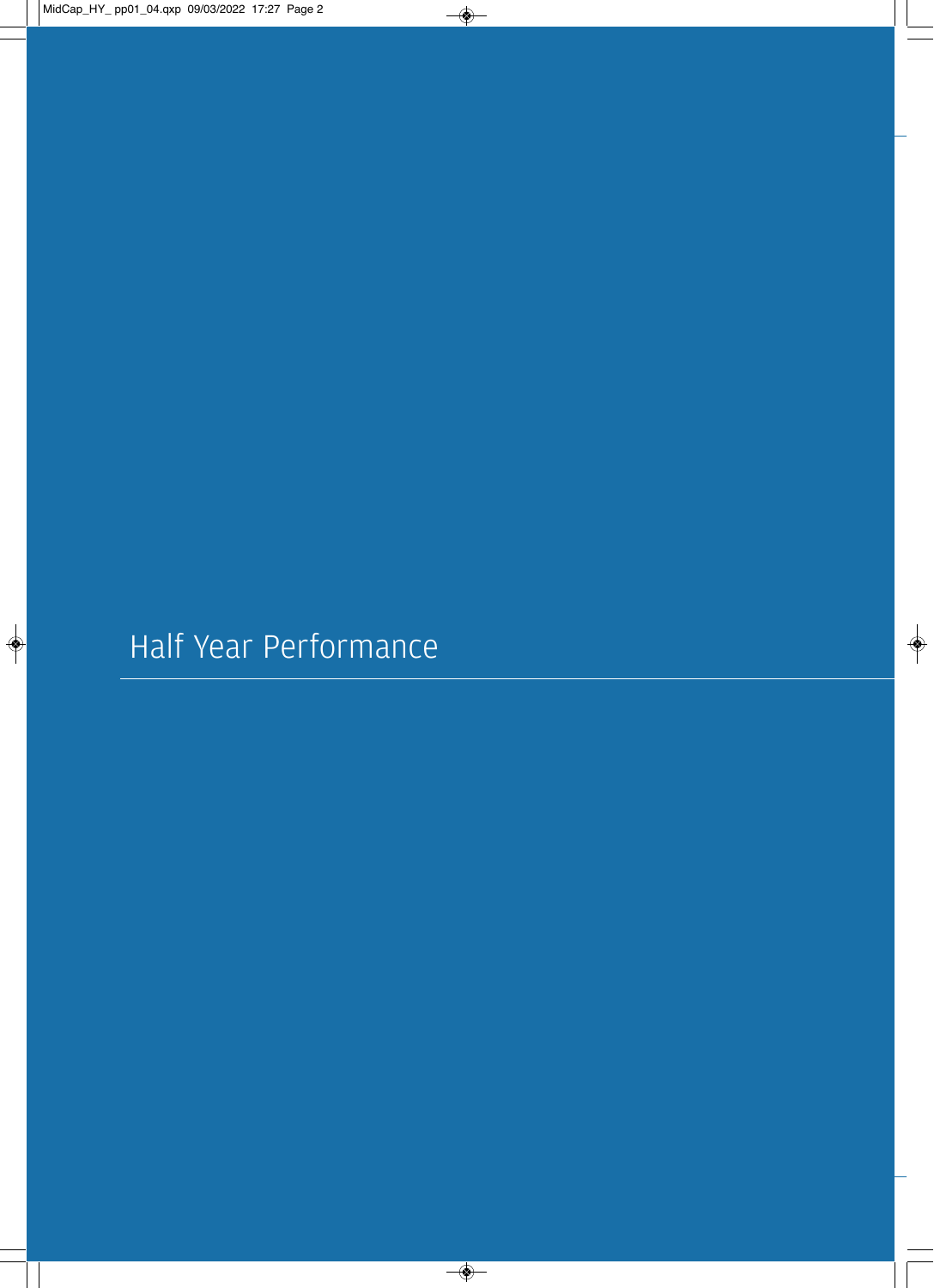

#### TOTAL RETURNS (INCLUDING DIVIDENDS REINVESTED) TO 31ST DECEMBER 2021

<sup>1</sup> Source: Morningstar.<br><sup>2</sup> Source: Morningstar/J.P.Morgan, using net asset value per share.

<sup>3</sup> Source: Morningstar. The Company's benchmark is the FTSE 250 Index (excluding investment trusts). APM Alternative performance measure ('APM').

A glossary of terms and APMs is provided on pages 24 and 25.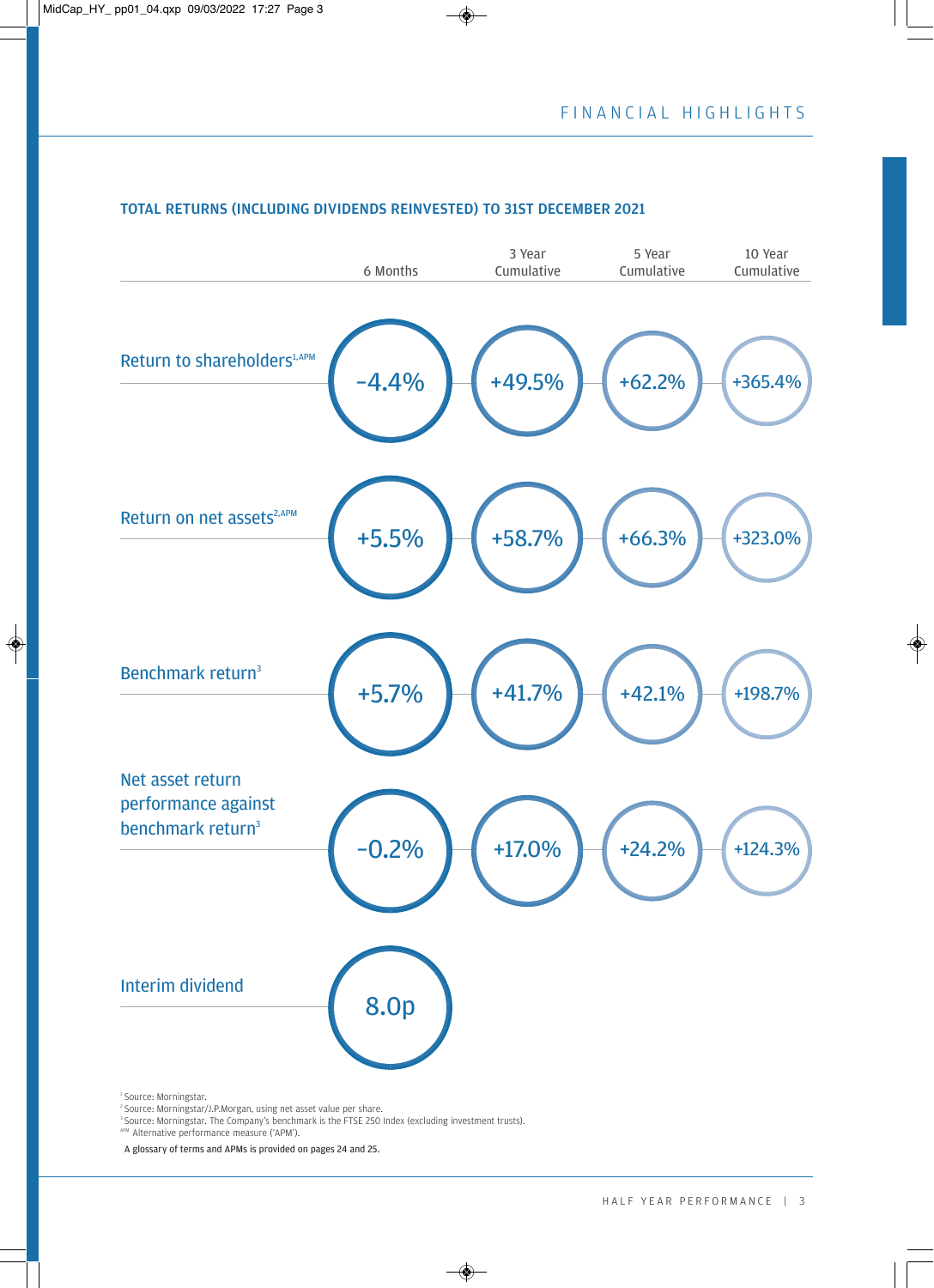#### SUMMARY OF RESULTS

|                                                                  | 31st December<br>2021 | 30th June  | $\frac{0}{0}$<br>change |
|------------------------------------------------------------------|-----------------------|------------|-------------------------|
|                                                                  |                       | 2021       |                         |
| Shareholders' funds (£'000)                                      | 353,913               | 340,361    | $+4.0$                  |
| Number of shares in issue (excluding shares held in Treasury)    | 23,462,770            | 23,462,770 |                         |
| Net asset value per share <sup>APM</sup>                         | 1,508.4p              | 1,450.6p   | $+4.0^1$                |
| Share price                                                      | 1,335.0p              | 1,420.0p   | $-6.0^2$                |
| Share price discount to net asset value per share <sup>APM</sup> | 11.5%                 | 2.1%       |                         |
| Gearing <sup>APM</sup>                                           | 7.7%                  | $9.2\%$    |                         |
| Ongoing Charges Ratio <sup>APM</sup>                             | 0.82%                 | 0.83%      |                         |

1 This return excludes dividends reinvested. Including dividends reinvested the return would be +5.5%.

2 This return excludes dividends reinvested. Including dividends reinvested the return would be –4.4%.

APM Alternative performance measure ('APM').

A glossary of terms and APMs is provided on pages 24 and 25.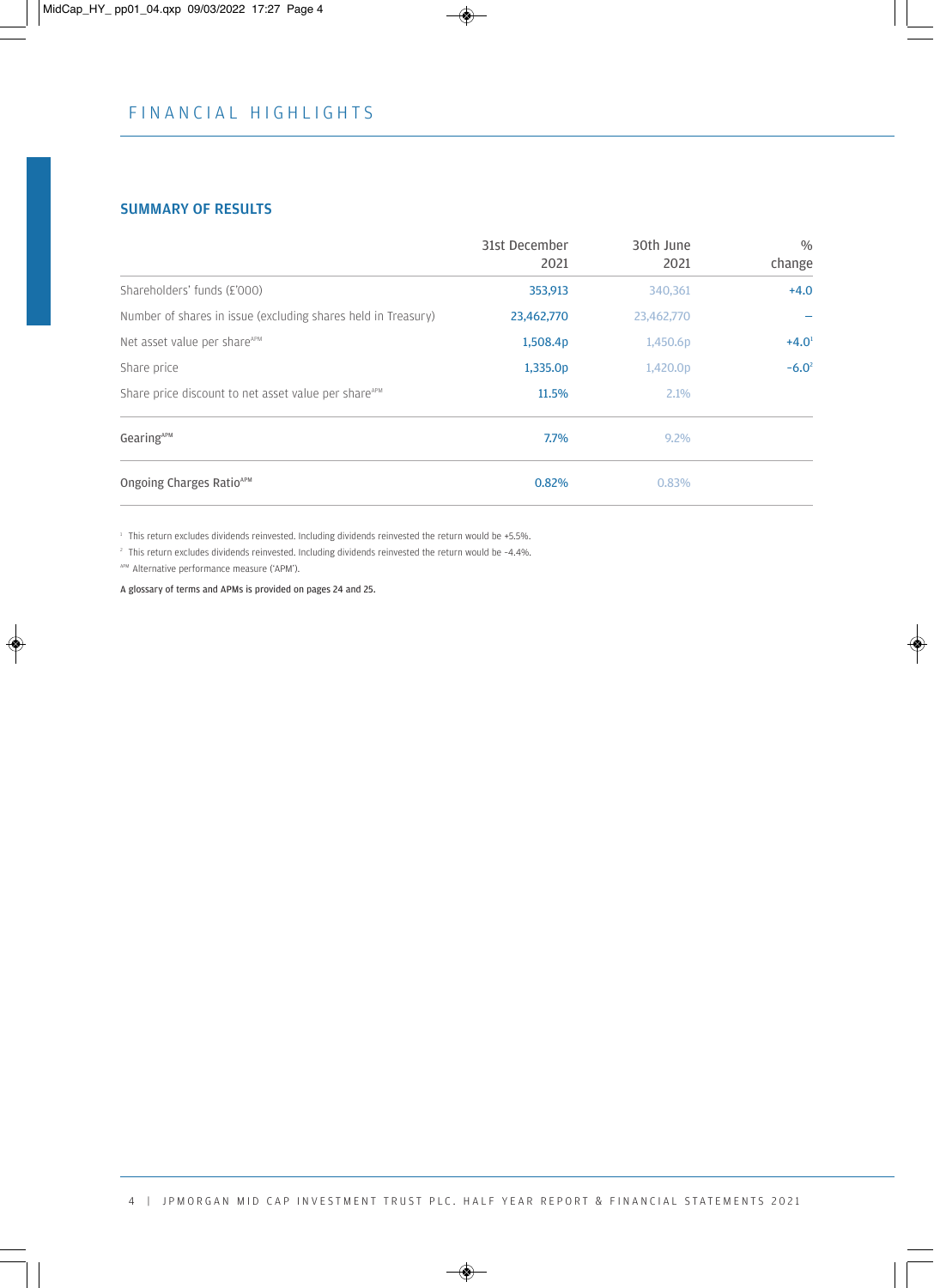Chairman's Statement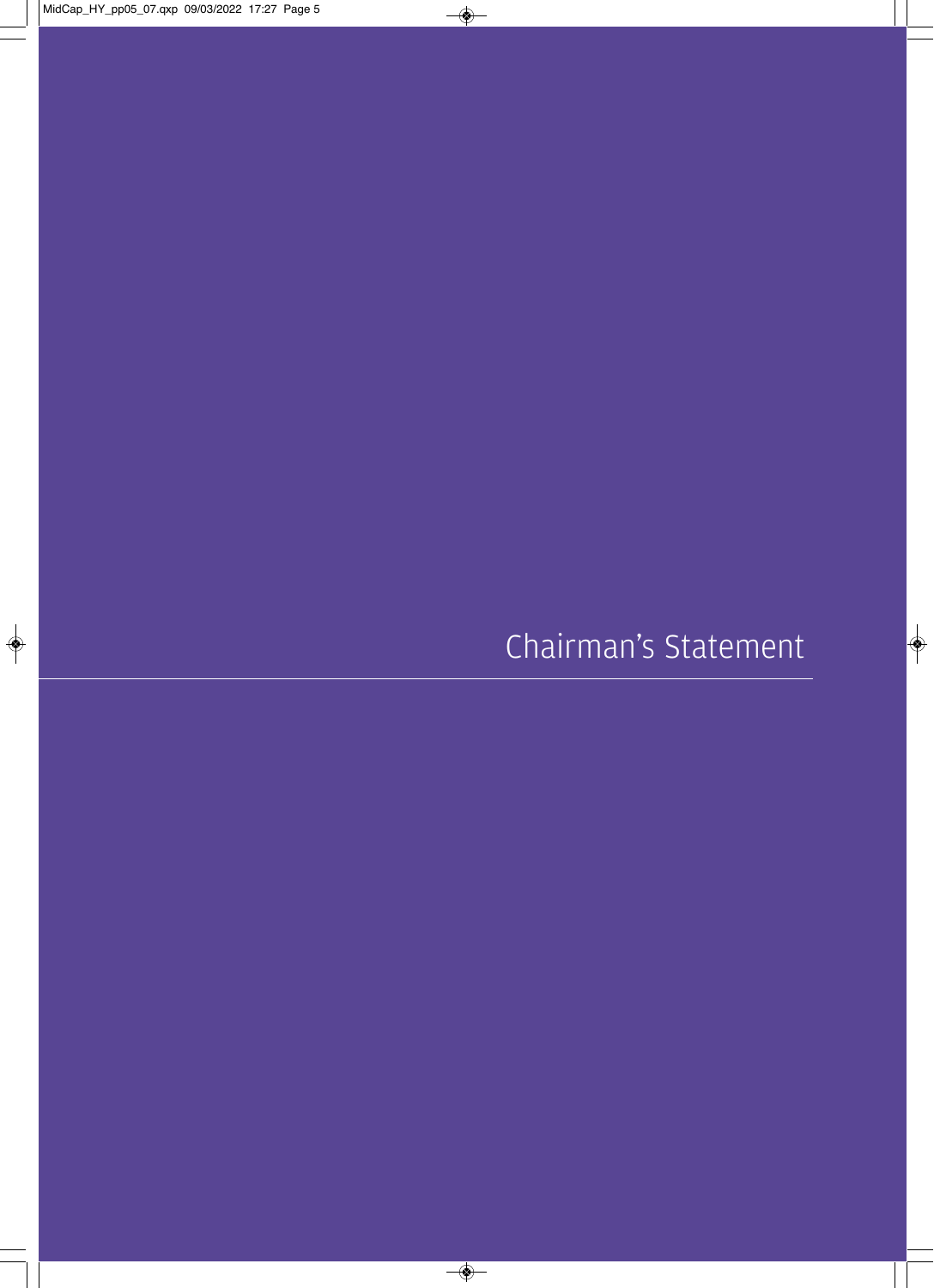

John Evans *Chairman*

#### Performance

In the six months to 31st December 2021 the total return on net assets was +5.5%, marginally behind the Company's benchmark, the FTSE 250 Index (excluding investment trusts), which returned +5.7%. The Company's share price was volatile during the reporting period and the share price discount to net asset value widened from 2.1% at 30th June 2021 to 11.5% at 31st December 2021. Consequently the share price total return for the period was –4.4%.

A review of the Company's performance for the period and the outlook for the remainder of the year is provided in the Investment Managers' report that follows.

#### Share Price Rating to NAV per Share

The Board monitors consistently the premium or discount that the Company's shares trade at relative to its Net Asset Value ('NAV'). The Company has the ability to issue shares should the rating move to a premium to NAV and the Board is able to sanction the purchase of shares by the Company when it considers that the discount is at a level where a purchase is in the best interests of our shareholders.

During the period under review the Company's discount widened significantly and the Board maintained close contact with its advisers to consider any appropriate action. Your Directors recognise the importance to shareholders that the Company's share price should not differ excessively from the underlying NAV. However, the Board has to address any imbalance between supply and demand against an overall assessment of general market trends. The widening of the Company's discount over the six month period under review was a trend experienced by many of its peers and hence can be attributed to general investment reticence in relation to the sector. In the absence of significant sellers, the Company did not repurchase any of its shares over the reporting period.

An opportunity arose post the period end to repurchase 91,451 shares at an average discount of 12%. Shares repurchased are held in Treasury for possible re-issue. Treasury shares and any new ordinary shares will only be sold or issued at a premium to NAV.

#### Increased Marketing Promotion of JPMorgan Mid Cap Investment Trust

At the end of 2021 the Board agreed to commence a targeted media campaign with the objective of increasing the awareness and engagement of the Company with retail and self-directed investors and to reinforce its key attractions to this audience, particularly given the strong performance the Company has enjoyed. The purpose of this campaign, which commenced in November 2021, is to generate demand for shares in the Company and therefore benefit current shareholders through a better rating for their shares.

The Company's website has also recently been enhanced to improve the user experience and a new strapline, 'Selecting the Stars of the FTSE 250', and accompanying branding has been developed.

The Board firmly believes that the Company presents an attractive investment opportunity and that the Company's new marketing campaign will heighten interest in the asset class and bring the Company to the attention of potential investors.

#### Revenue and Dividends

It is pleasing to report that the Company's revenue position is recovering, having been adversely impacted by the dividend cuts made by UK companies across all indices and sectors, as they sought to manage their businesses during the initial ravages of the pandemic. Net revenue after taxation for the six months to 31st December 2021 was £3.94 million (2020: £1.88 million) and earnings per share were 16.77p (2020: 7.99p). The Board has declared an interim dividend of 8.0p (2020: 8.0p) to be paid on 21st April 2022 to shareholders on the register at the close of business on 18th March 2022.

Whilst the Company has a capital growth objective, the Board considers that dividends are an important component of shareholder total return over the long term. The Company has been able to benefit from its ability to utilise revenue reserves built up in previous years to smooth dividend payments and maintain the 2019 pre-pandemic total dividend level for its 2020 and 2021 financial years. To maintain the total dividend of 29.5p per share in both 2020 and 2021, a total of £4,471,000 from the Company's revenue reserves (19.1p per share) was utilised, reducing the revenue reserves to approximately 21.8p per share.

The Board is encouraged by the increased level of dividends being declared by UK companies and the consequent increase in your Company's revenue per share; net revenue received over the six months ended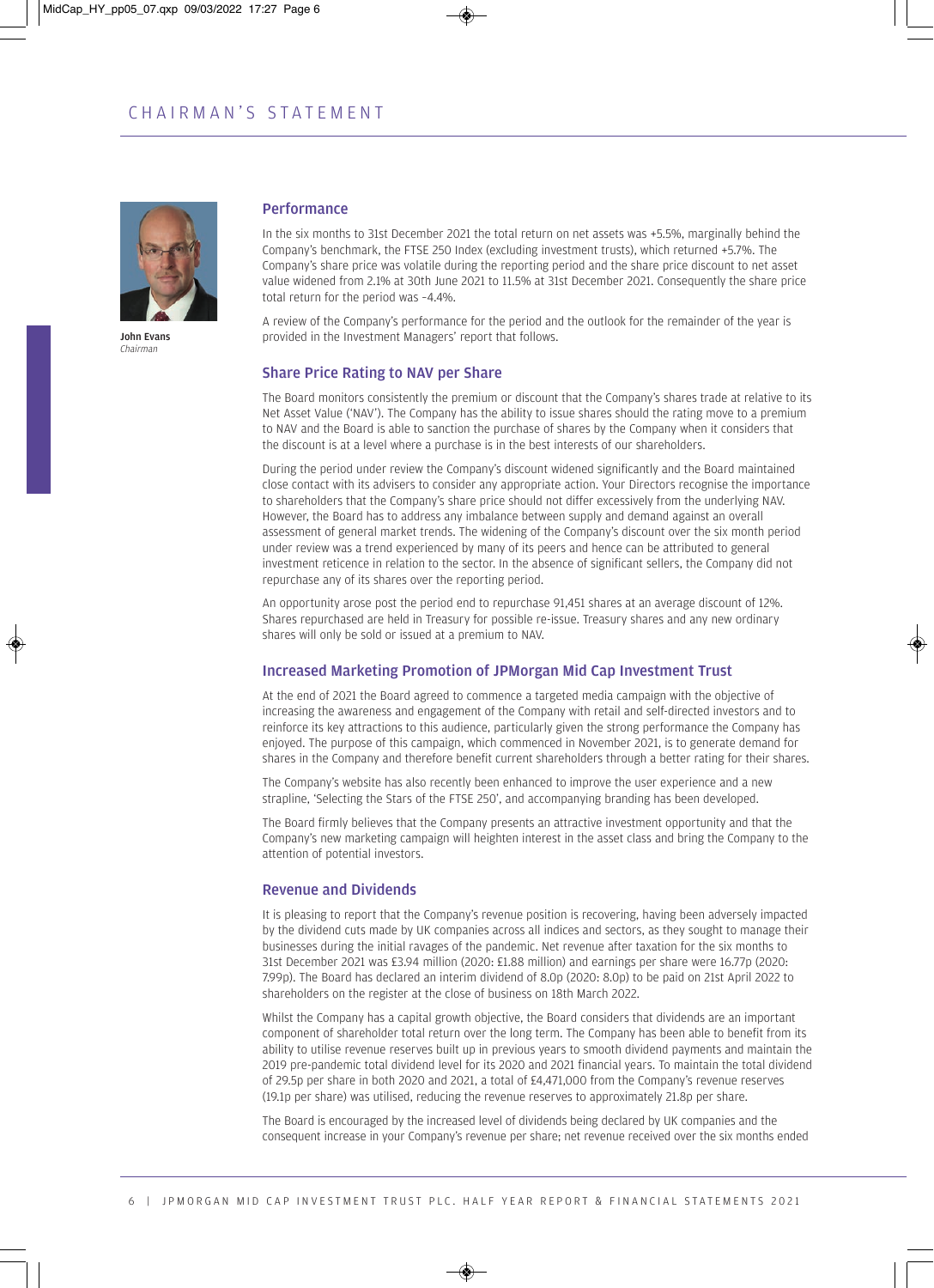31st December 2021 is 109.1% more than that received in the commensurate period last year and, of perhaps more note, is 11.2% higher than the net revenue received pre the pandemic in the six months ended 31st December 2019. A decision on the level of the dividends for the current financial year will be carefully reviewed when there is greater clarity on the net income position of the Company for the full year.

#### Loan Facilities and Gearing

The Board has determined that in normal circumstances the Company's overall gearing range is 10% net cash to 20% geared. Within this range, after due consideration at each Board meeting, the Board normally sets a narrower, short term gearing range for the ensuing period. The Company's gearing strategy is implemented through the use of bank borrowing facilities. The Company currently has access to two loan facilities totalling £55 million, expiring in February 2023 and March 2024, with the option of further increasing the March 2024 facility by £20 million. The Board is happy that the quantum, terms and tenure of the facilities give the fund managers a flexible structure to use with the objective of enhancing shareholder returns.

More information on the Company's gearing position over the reporting period is detailed within the Investment Managers' Report.

#### Board of Directors

Having been on the Board since 2013, and in line with best standards of corporate governance, Richard Huntingford will be standing down from the Board in September 2022. Richard is the Board's Senior Independent Director and it has been agreed by the Board that Richard Gubbins will be his successor in this role.

Following a recent selection process the Board is pleased to report that Lisa Gordon has been appointed as a Non-Executive Director with effect from 1st May 2022. Lisa has more than 25 years' of board experience, in both executive and non-executive roles at both listed and private companies. Having started her career in financial services as an analyst, she was founding Director and the Corporate Development Director of Local World plc (prior to its acquisition by Trinity Mirror), the Chief Operating Officer of Yattendon Group, a private conglomerate, and the Director of Corporate Development of Chrysalis Group PLC, the media group. Lisa is currently Non-Executive Chairman of Cenkos and a Non-Executive Director of Alpha FX Group plc, M&C Saatchi Plc and Magic Light Pictures Limited.

#### **Outlook**

Markets around the world are currently challenged by the combination of rising short term interest rates, elevated levels of inflation and the requirement to end quantitative easing in many developed economies. The heightened geopolitical risk created by Russia's invasion of Ukraine is another and significant source of uncertainty for investors. An immediate effect of the conflict has been a further and steep rise in commodity, and in particular gas, prices – further fuelling inflationary pressures.

If the outcome of the above is for investors to become uncomfortable with the level of risk in portfolios the likely result, which has been illustrated in 2022 to date, is for them to seek to reduce exposure to assets with higher valuations. This particularly applies to assets trading above long term valuation mean levels.

The UK Mid Cap as an asset class would appear to offer some protection from a reduction in extended valuations as it is an area that is below peak historic valuations and, as discussed in my last Chairman's statement, has seen in the first half of the financial year a high level of bid activity for its constituents as corporate investors see value.

The breadth of opportunities within the FTSE 250 remains compelling and over time the Company's Investment Managers have demonstrated the skills to find good companies trading at attractive valuations and back their judgements by creating a focused portfolio. In the year to June 2021 the FTSE 250 (excluding investment trusts) produced a strong total return of +36.7% and the NAV total return for your Company was stronger still returning +48.6%.

Despite being positive for the first six months of your Company's financial year current returns are now negative as the background discussed above bears down on markets. Whilst in the short term it is difficult to deal with a sharp market movement due to 'macro' factors the Board is encouraged that the investments in the portfolio continue to report robust results and appear well placed to cope with inflationary and supply pressures.

John Evans

*Chairman* 9th March 2022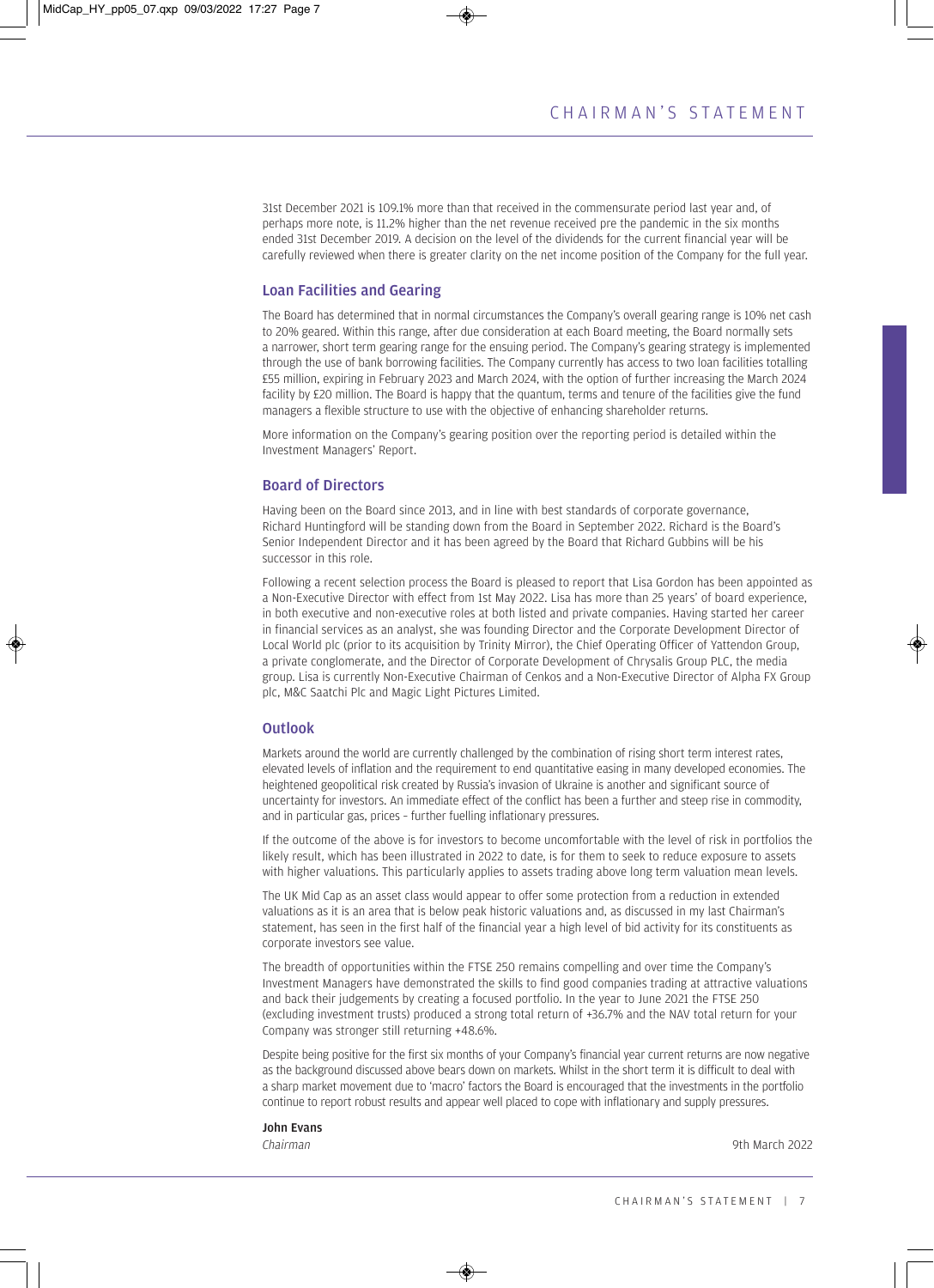Investment Review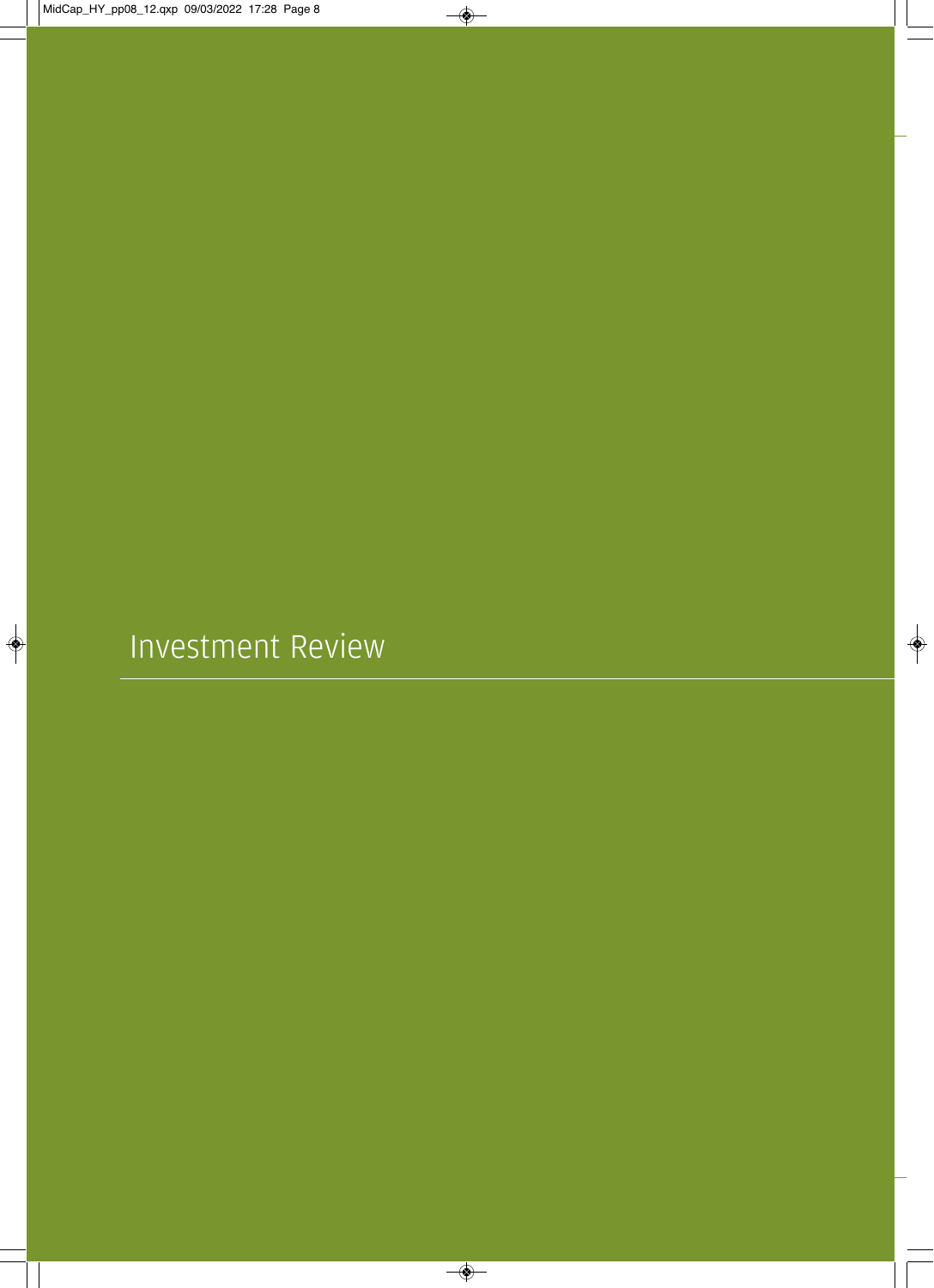

Georgina Brittain **Investment Manager** *Investment Manager*



Katen Patel Investment Manager *Investment Manager*

#### Performance and Market Background

Stockmarkets continued to rise during the first half of your Company's financial year, but new headwinds began to appear. Inflation started to increase, caused by the re-opening of the global economy and the ensuing supply side shortages ranging from semi-conductor chips to energy to labour. While initially deemed transitory, it brought to the fore the inevitable rise in interest rates in the USA and the UK from their abnormally low levels. In December, the UK was first to increase interest rates (by 15bps) from the 0.1% set at the start of the pandemic. The impact of COVID continued to be felt in the period from the Delta variant and then more recently the Omicron variant. While these caused market volatility, their overall impact on the economy – excepting travel and hospitality – was much less severe.

Against this backdrop, your Company produced a total return on net asset value of +5.5% in the six month period, compared to a return of +5.7% for the FTSE 250 (ex Investment Trusts) Index. The share price total return was lower at –4.4%, as the discount of the share price relative to net assets widened significantly.

#### Portfolio

A number of our key holdings produced very strong performance in the six months, including Watches of Switzerland, Future, JD Sports Fashion and OSB, and we also benefitted from the take-over approach for Meggitt, a company we had recently added to the portfolio. On the negative side, the main detractors were CMC Markets (a spreadbetting company) and Games Workshop (a manufacturer and retailer of war gaming figurines), and two recent IPOs, Victorian Plumbing (bathware) and Alphawave IP (a leading edge semiconductor manufacturer). 2021 saw a boom in IPOs, and while a number have undoubtedly disappointed, including the two aforementioned, others that we participated in have done well, such as Bridgepoint, an alternative private assets fund management group and Devolver Digital, a gaming company.

Other changes to the portfolio saw us adding new investments such as Airtel Africa, (telecommunications and mobile money in Africa), Alpha FX, (corporate FX provider), Marks & Spencer and Reach (newspaper and digital publisher). We also sold out of certain holdings including Qinetiq, Restaurant Group and Workspace. These changes led to an increase in the portfolio's revenue exposure to the UK over the period but a reduction in our overweight stance in the Consumer Discretionary sector.

#### **Outlook**

The Bank of England raised interest rates for a second time to 0.5% on 3rd February 2022, and stockmarkets expect at least three more rises in 2022. On the same day, the energy price cap was raised by 54%, very significantly raising the cost of utility bills (prior to financial assistance from the Government). The most recent inflation data in December 2021 was 5.4% (CPI) and it is forecast to continue to climb until the second quarter of 2022. January also saw high volatility and some sharp declines in stockmarkets, with the FTSE 250 (ex Investment Trusts) Index ending the month down just under 6.4%. Geopolitical tensions then ratcheted up in February, culminating in the invasion of a sovereign country neighbouring Europe.

#### So why are we approximately 8% geared and positive on the outlook?

Prior to the Russian invasion of Ukraine, the UK economy was forecast by the IMF and OECD to grow 4.7% in 2022, as it continues to recover from the historic decline in 2020, and normal life resumes. Recent events will likely reduce this GDP forecast, and clearly will prolong high inflation, and we will monitor this closely. However, unemployment is lower than expected, job vacancies stand at over one million, and overall for the UK, consumer household deposits (savings as a proportion of disposable income) remain extremely high. The JPMorgan estimate of excess household savings from the pandemic over the last two years is over 10% of GDP. The forecast for the FTSE 250 is for median earnings growth of 11% this year whilst the valuation (price/earnings ratio) is now at 12x, well below long-term norms. Our portfolio remains cheaper than this and is also growing faster, with a number of our holdings continuing to benefit from the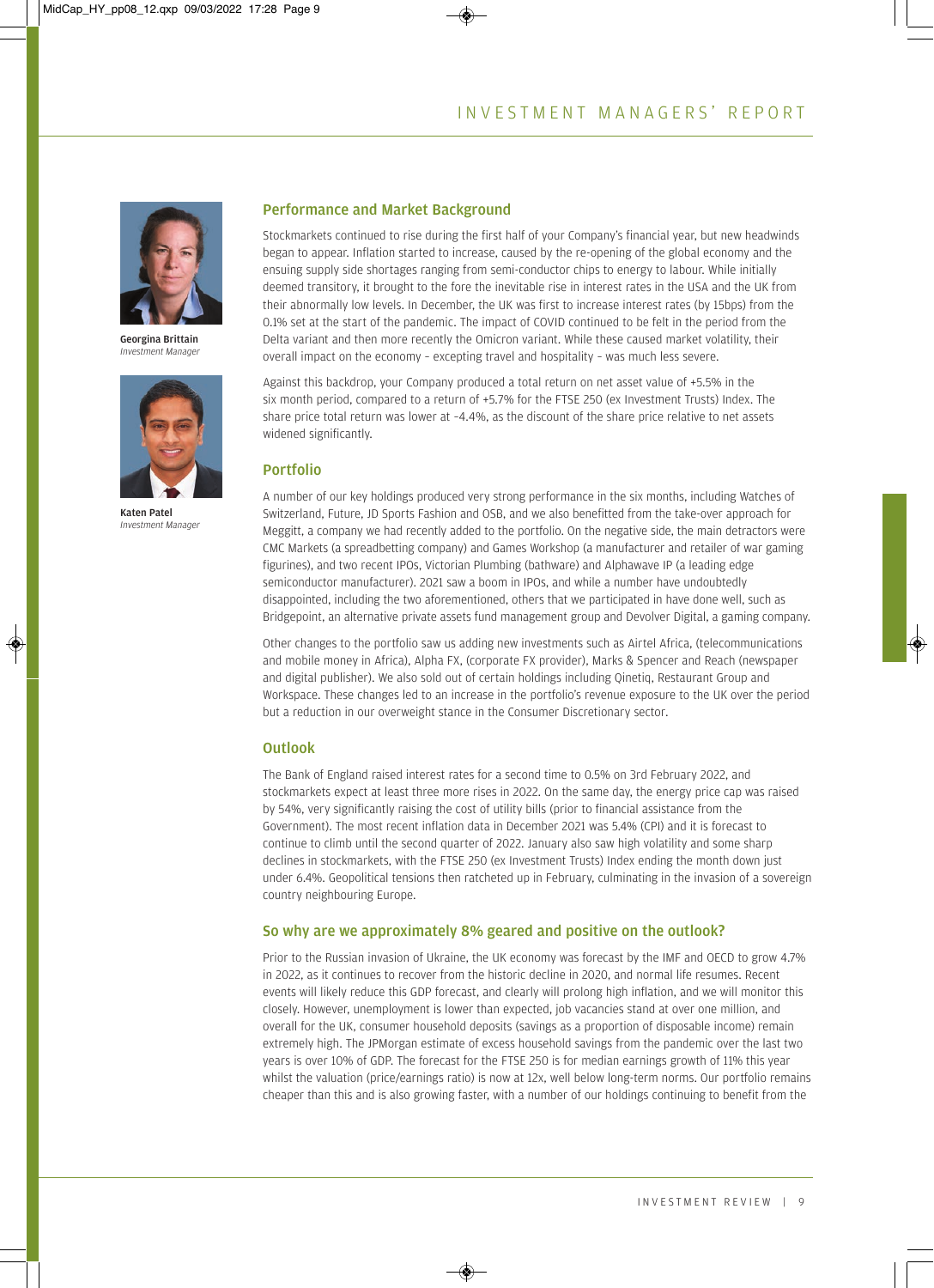structural growth areas they operate in and a number from the reopening of the economy. It should also be said that the UK market as a whole has sensible valuations and (with the exception of those companies harmed in the short term by COVID restrictions) we do not invest in unprofitable companies.

The long term profitable and cash-generative winners that we seek to invest in are largely weathering the inflationary and supply chains issues and continue to produce strong results. We believe the emphasis we have always placed on quality within the portfolio – measured by Returns on Equity and Returns on Invested Capital – in addition to our focus on earnings momentum and valuations will stand them, and you, our investors, in good stead.

Georgina Brittain **Investment Managers** *Investment Managers* 9th March 2022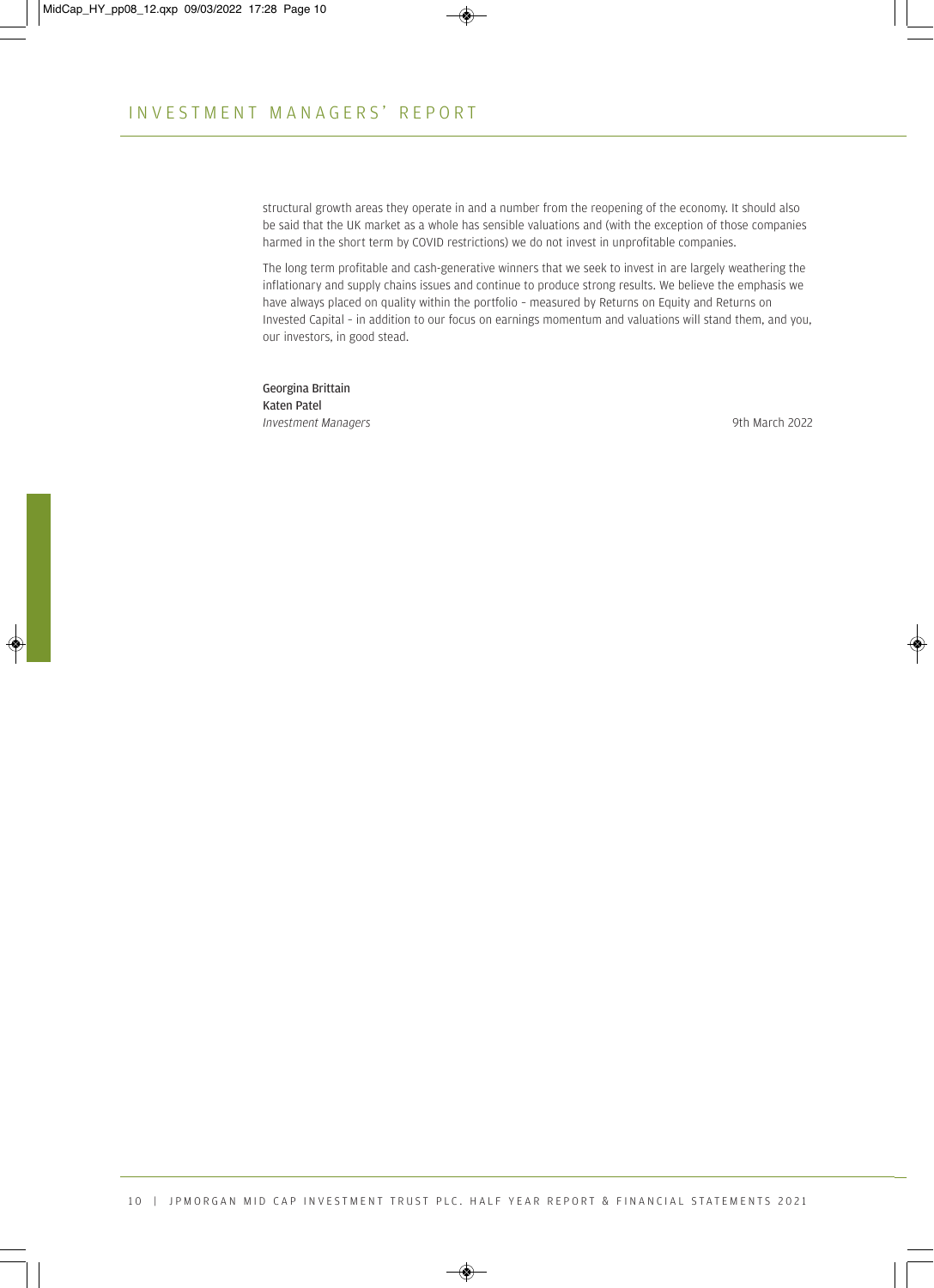#### LIST OF INVESTMENTS

#### AS AT 31ST DECEMBER 2021

| Company                                  | £'000   |
|------------------------------------------|---------|
| <b>CONSUMER DISCRETIONARY</b>            |         |
| Future                                   | 22,597  |
| Watches of Switzerland                   | 17,016  |
| Vistry                                   | 14,386  |
| Dunelm                                   | 14,156  |
| JD Sports Fashion <sup>1</sup>           | 13,776  |
| Pets at Home                             | 13.439  |
| Bellway                                  | 12,176  |
| Games Workshop                           | 11,958  |
| Howden Joinery                           | 9,237   |
| Wizz Air                                 | 8,368   |
| Marks & Spencer                          | 7,289   |
| IFT2 <sup>2</sup>                        | 6,252   |
| Reach                                    | 4,969   |
| Frasers                                  | 4.780   |
| Currys                                   | 4.347   |
| 888                                      | 4,259   |
| National Express                         | 3,837   |
| Rank                                     | 2,293   |
| Mitchells & Butlers                      | 1,997   |
| Team $172$                               | 1,925   |
| Moonpig                                  | 1,743   |
| Keywords Studios <sup>2</sup>            | 1,618   |
| Wickes                                   | 1,576   |
| Next Fifteen Communications <sup>2</sup> | 1,530   |
| Victorian Plumbing <sup>2</sup>          | 1,509   |
| easyJet                                  | 1,153   |
| Devolver Digital <sup>2</sup>            | 1,056   |
|                                          | 189,242 |

#### INDUSTRIALS

| Grafton                   | 12,453 |
|---------------------------|--------|
| IMI                       | 9,374  |
| Ashtead <sup>1</sup>      | 7.249  |
| Morgan Sindall            | 7,182  |
| Diploma                   | 5,904  |
| Serco                     | 5.209  |
| <b>Travis Perkins</b>     | 5,202  |
| Rotork                    | 4,590  |
| Page                      | 4.561  |
| Oxford Instruments        | 4,340  |
| Royal Mail <sup>1</sup>   | 2,960  |
| Morgan Advanced Materials | 2.775  |

| Company                  | Valuation<br>£'000 |
|--------------------------|--------------------|
| <b>INDUSTRIALS CONT.</b> |                    |
| Marshalls                | 2.701              |
| FDM                      | 2.290              |
|                          | 76,790             |
|                          |                    |

#### FINANCIALS

| OSB                               | 15,512 |
|-----------------------------------|--------|
| Man                               | 7,062  |
| Liontrust Asset Management        | 5,597  |
| Intermediate Capital <sup>i</sup> | 4,717  |
| Brewin Dolphin                    | 3,717  |
| Close Brothers                    | 3,676  |
| Provident Financial               | 3,087  |
| IntegraFin                        | 2,803  |
| Bridgepoint                       | 2,703  |
| Investec                          | 2,482  |
| Petershill Partners               | 2.311  |
| <b>CMC Markets</b>                | 1,528  |
| Alpha $FX^2$                      | 995    |
|                                   | 56,190 |

#### TECHNOLOGY

| Alphawave IP     | 1.480<br>24.222 |
|------------------|-----------------|
| Softcat          | 4.690           |
| Bytes Technology | 5,103           |
| Computacenter    | 12.949          |
|                  |                 |

#### CONSUMER STAPLES

|                | 8,663 |
|----------------|-------|
| <b>Britvic</b> | 4.048 |
| Premier Foods  | 4.615 |

#### BASIC MATERIALS

|               | 7.965 |
|---------------|-------|
| Ferrexpo      | 2.380 |
| Hill & Smith  | 2,775 |
| RHI Magnesita | 2,810 |
|               |       |

#### TELECOMMUNICATIONS

|                        | 6.806 |
|------------------------|-------|
| Spirent Communications | 3.312 |
| Airtel Africa          | 3.494 |

| Company                             | Valuation<br>£'000 |
|-------------------------------------|--------------------|
| <b>HEALTH CARE</b>                  |                    |
| Indivior                            | 4.183              |
| Dechra Pharmaceuticals <sup>1</sup> | 2,385              |
|                                     | 6,568              |

#### REAL ESTATE

| Savills                  | 3.450   |
|--------------------------|---------|
| CLS.                     | 1.417   |
|                          | 4,867   |
| <b>TOTAL INVESTMENTS</b> | 381,313 |

<sup>1</sup> FTSE 100 Index companies.

<sup>2</sup> AIM listed companies.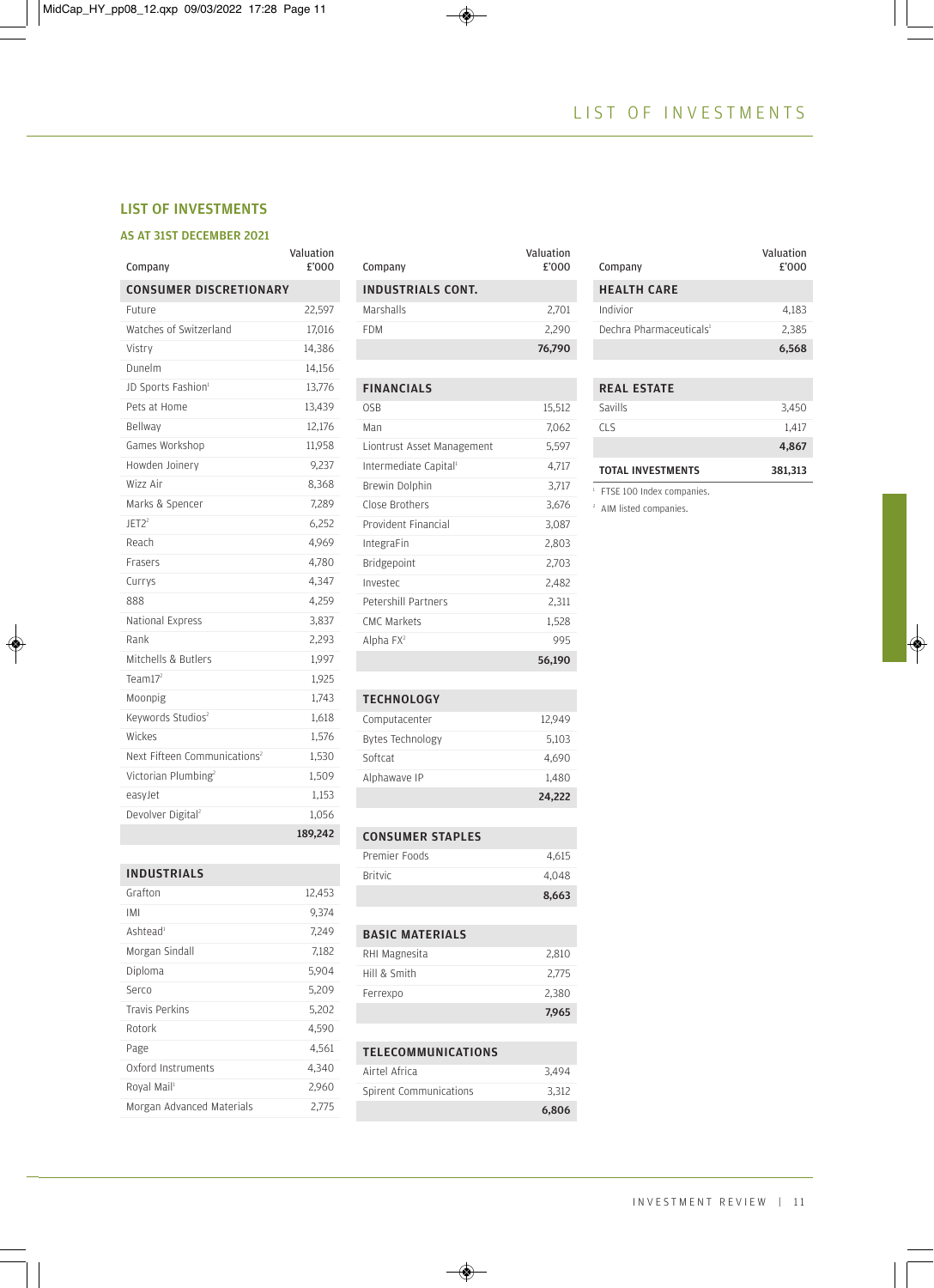### INVESTMENT ACTIVITY

|                                | 31st December 2021<br>$\frac{0}{0}$ | 30th June 2021<br>$\frac{0}{0}$ <sup>1</sup> |
|--------------------------------|-------------------------------------|----------------------------------------------|
| FTSE 250 Index companies       | 87.1                                | 87.9                                         |
| FTSE 100 Index companies       | 8.2                                 | 6.7                                          |
| AIM Listed companies           | 3.9                                 | 4.1                                          |
| Other investments <sup>2</sup> | 0.8                                 | 1.3                                          |
| Total                          | 100.0                               | 100.0                                        |

<sup>1</sup> Based on total investments of £381.3m (30th June 2021: £371.8m).

<sup>2</sup> At 31st December 2021, Alphawave IP and Wickes were listed on the main market but not included in any of the above indices (30th June 2021: Alphawave IP and Provident Financial).

#### **SECTOR**

|                        |                          | 31st December 2021 |                            | 30th June 2021 |
|------------------------|--------------------------|--------------------|----------------------------|----------------|
|                        | Portfolio                | <b>Benchmark</b>   | Portfolio                  | Benchmark      |
|                        | $9/0^{1}$                | %                  | $\frac{0}{6}$ <sup>1</sup> | $\%$           |
| Consumer Discretionary | 49.6                     | 22.9               | 52.3                       | 23.8           |
| Industrials            | 20.1                     | 21.3               | 18.6                       | 22.0           |
| Financials             | 14.7                     | 17.1               | 12.7                       | 15.9           |
| Technology             | 6.4                      | 5.2                | 6.4                        | 4.0            |
| Consumer Staples       | 2.3                      | 4.6                | 2.5                        | 6.3            |
| <b>Basic Materials</b> | 2.1                      | 5.8                | 2.7                        | 3.9            |
| Telecommunications     | 1.8                      | 1.7                | 0.8                        | 1.3            |
| Health Care            | 1.7                      | 3.5                | 2.3                        | 6.3            |
| Real Estate            | 1.3                      | 12.6               | 1.7                        | 11.6           |
| Utilities              | $\overline{\phantom{m}}$ | 3.5                | $\overline{\phantom{0}}$   | 3.4            |
| Energy                 |                          | 1.8                |                            | 1.5            |
| Total                  | 100.0                    | 100.0              | 100.0                      | 100.0          |

<sup>1</sup> Based on total investments of £381.3m (30th June 2021: £371.8m).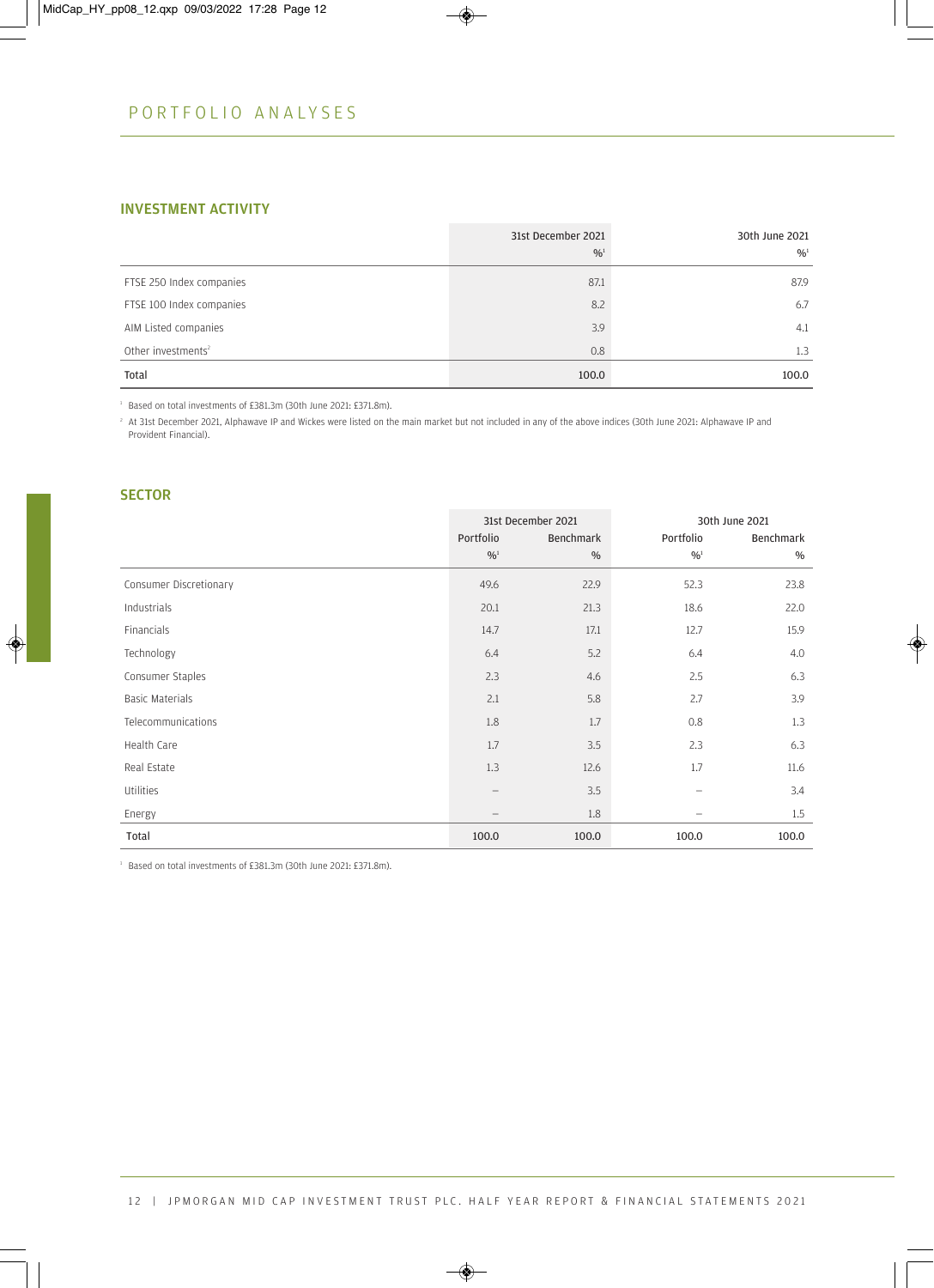Financial Statements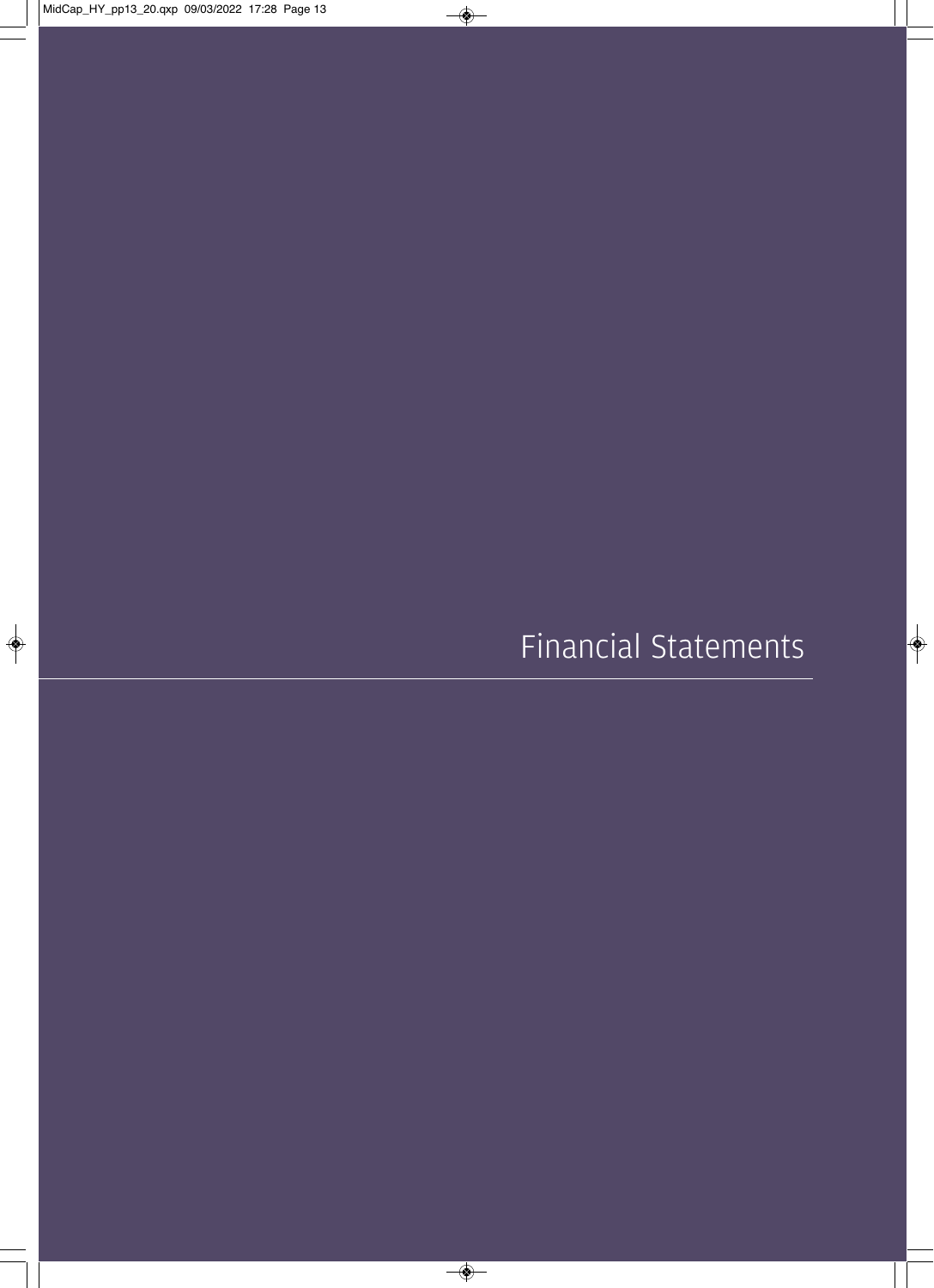#### FOR THE SIX MONTHS ENDED 31ST DECEMBER 2021

|                                                    |                   | (Unaudited)<br>Six months ended<br>31st December 2021 |                       |                          | (Unaudited)<br>Six months ended<br>31st December 2020 |                |                  | (Audited)<br>Year ended<br>30th June 2021 |                |
|----------------------------------------------------|-------------------|-------------------------------------------------------|-----------------------|--------------------------|-------------------------------------------------------|----------------|------------------|-------------------------------------------|----------------|
|                                                    | Revenue<br>£'000  | Capital<br>£'000                                      | <b>Total</b><br>£'000 | Revenue<br>£'000         | Capital<br>£'000                                      | Total<br>£'000 | Revenue<br>£'000 | Capital<br>£'000                          | Total<br>£'000 |
| Gains on investments held<br>at fair value through |                   |                                                       |                       |                          |                                                       |                |                  |                                           |                |
| profit or loss                                     | $\qquad \qquad -$ | 15,735                                                | 15,735                | $\overline{\phantom{m}}$ | 58,324                                                | 58,324         |                  | 108,764                                   | 108,764        |
| Net foreign currency losses                        |                   | (2)                                                   | (2)                   |                          | (6)                                                   | (6)            |                  |                                           |                |
| Income from investments                            | 4,666             | $\qquad \qquad -$                                     | 4,666                 | 2,350                    | —                                                     | 2,350          | 5,960            |                                           | 5,960          |
| Interest receivable and similar                    |                   |                                                       |                       |                          |                                                       |                |                  |                                           |                |
| income                                             | $\overline{4}$    |                                                       | $\overline{4}$        | 2                        |                                                       | 2              | 4                |                                           | 4              |
| Gross return                                       | 4,670             | 15,733                                                | 20,403                | 2,352                    | 58,318                                                | 60,670         | 5.964            | 108.764                                   | 114,728        |
| Management fee                                     | (365)             | (851)                                                 | (1,216)               | (259)                    | (606)                                                 | (865)          | (585)            | (1, 364)                                  | (1,949)        |
| Other administrative expenses                      | (231)             |                                                       | (231)                 | (205)                    |                                                       | (205)          | (433)            |                                           | (433)          |
| Net return before finance                          |                   |                                                       |                       |                          |                                                       |                |                  |                                           |                |
| costs and taxation                                 | 4,074             | 14,882                                                | 18,956                | 1,888                    | 57,712                                                | 59,600         | 4,946            | 107,400                                   | 112,346        |
| Finance costs                                      | (95)              | (221)                                                 | (316)                 | (65)                     | (151)                                                 | (216)          | (146)            | (341)                                     | (487)          |
| Net return before taxation                         | 3.979             | 14,661                                                | 18,640                | 1,823                    | 57,561                                                | 59,384         | 4,800            | 107,059                                   | 111,859        |
| Taxation (charge)/credit                           | (44)              |                                                       | (44)                  | 59                       |                                                       | 59             | (29)             |                                           | (29)           |
| Net return after taxation                          | 3,935             | 14,661                                                | 18,596                | 1,882                    | 57,561                                                | 59,443         | 4,771            | 107,059                                   | 111,830        |
| Return per share (note 3)                          | 16.77p            | 62.49p                                                | 79.26p                | 7.99 <sub>p</sub>        | 244.53p                                               | 252.52p        | 20.32p           | 455.96p                                   | 476.28p        |

All revenue and capital items in the above statement derive from continuing operations. No operations were acquired or discontinued in the period.

The 'Total' column of this statement is the profit and loss account of the Company and the 'Revenue' and 'Capital' columns represent supplementary information prepared under guidance issued by the Association of Investment Companies.

The net return/(loss) after taxation represents the profit/(loss) for the period/year and also the Total Comprehensive Income.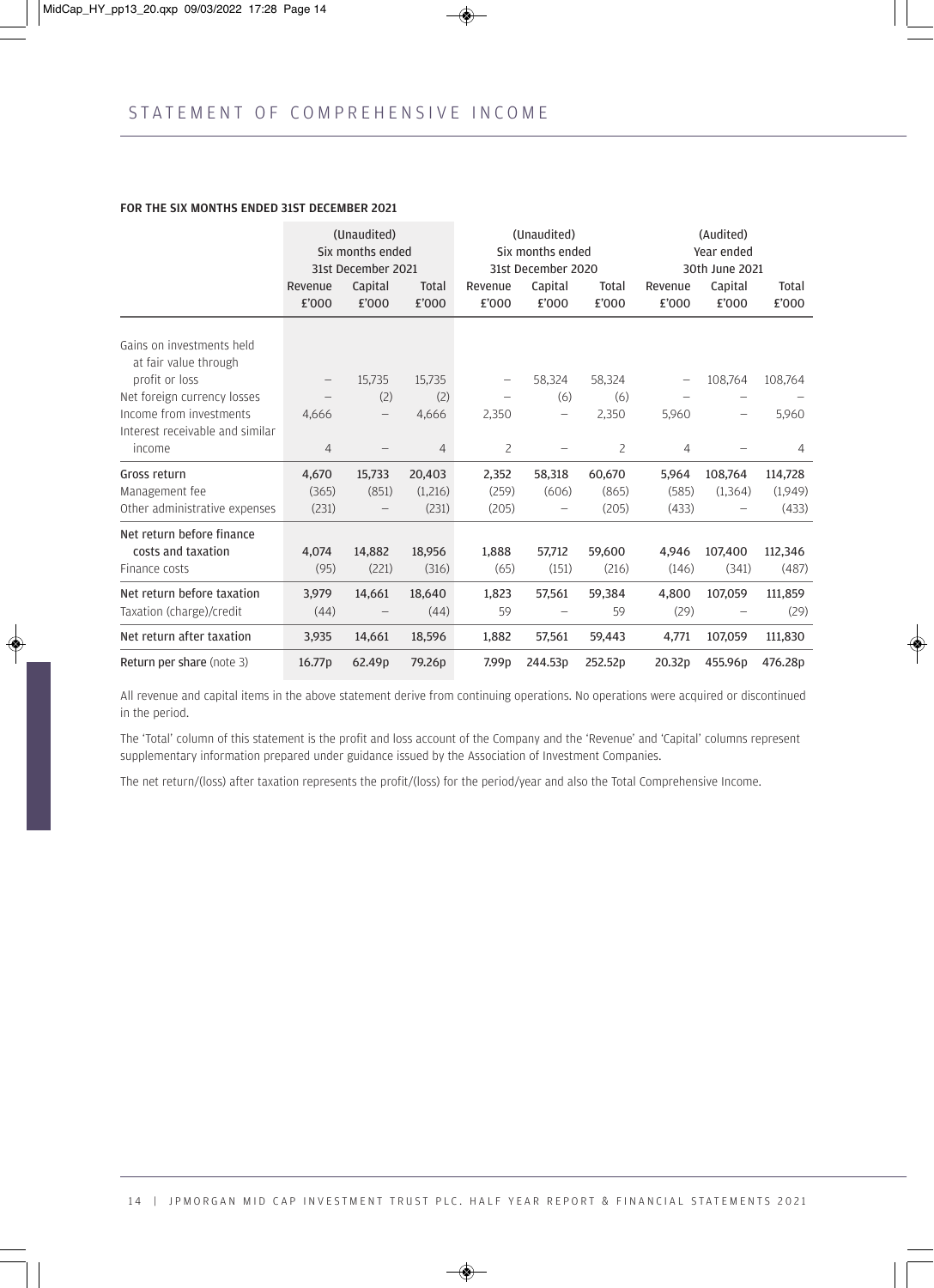#### FOR THE SIX MONTHS ENDED 31ST DECEMBER 2021

|                                                 | Called up |                          | Capital                  |                |                      |         |
|-------------------------------------------------|-----------|--------------------------|--------------------------|----------------|----------------------|---------|
|                                                 | share     |                          | Share redemption         | Capital        | Revenue              |         |
|                                                 | capital   | Premium                  | reserve                  | $r$ eserve $1$ | reserve <sup>1</sup> | Total   |
|                                                 | £'000     | £'000                    | £'000                    | £'000          | £'000                | £'000   |
| Six months ended 31st December 2021 (Unaudited) |           |                          |                          |                |                      |         |
| At 30th June 2021                               | 6,350     | 454                      | 3,650                    | 319,752        | 10,155               | 340,361 |
| Net return                                      |           |                          |                          | 14,661         | 3,935                | 18,596  |
| Dividends paid in the period (note 4)           |           |                          |                          |                | (5,044)              | (5,044) |
| At 31st December 2021                           | 6,350     | 454                      | 3,650                    | 334,413        | 9.046                | 353,913 |
| Six months ended 31st December 2020 (Unaudited) |           |                          |                          |                |                      |         |
| At 30th June 2020                               | 6,350     | —                        | 3,650                    | 215,093        | 12,299               | 237,392 |
| Repurchase of shares into Treasury              |           | —                        |                          | (2,685)        |                      | (2,685) |
| Net return                                      |           |                          |                          | 57,561         | 1,882                | 59,443  |
| Dividends paid in the period (note 4)           |           | $\overline{\phantom{0}}$ | $\overline{\phantom{0}}$ |                | (5,042)              | (5,042) |
| At 31st December 2020                           | 6,350     | —                        | 3,650                    | 269,969        | 9,139                | 289,108 |
| Year ended 30th June 2021 (Audited)             |           |                          |                          |                |                      |         |
| At 30th June 2020                               | 6,350     |                          | 3,650                    | 215.093        | 12,299               | 237,392 |
| Issue of shares from Treasury                   |           | 454                      |                          | 299            |                      | 753     |
| Repurchase of shares into Treasury              |           | -                        | -                        | (2,699)        |                      | (2,699) |
| Net return                                      |           |                          | $\overline{\phantom{0}}$ | 107.059        | 4.771                | 111,830 |
| Dividends paid in the year (note 4)             |           | —                        | $\overline{\phantom{0}}$ |                | (6,915)              | (6,915) |
| At 30th June 2021                               | 6,350     | 454                      | 3,650                    | 319,752        | 10,155               | 340,361 |

<sup>1</sup> These reserves form the distributable reserves of the Company and may be used to fund distributions to investors.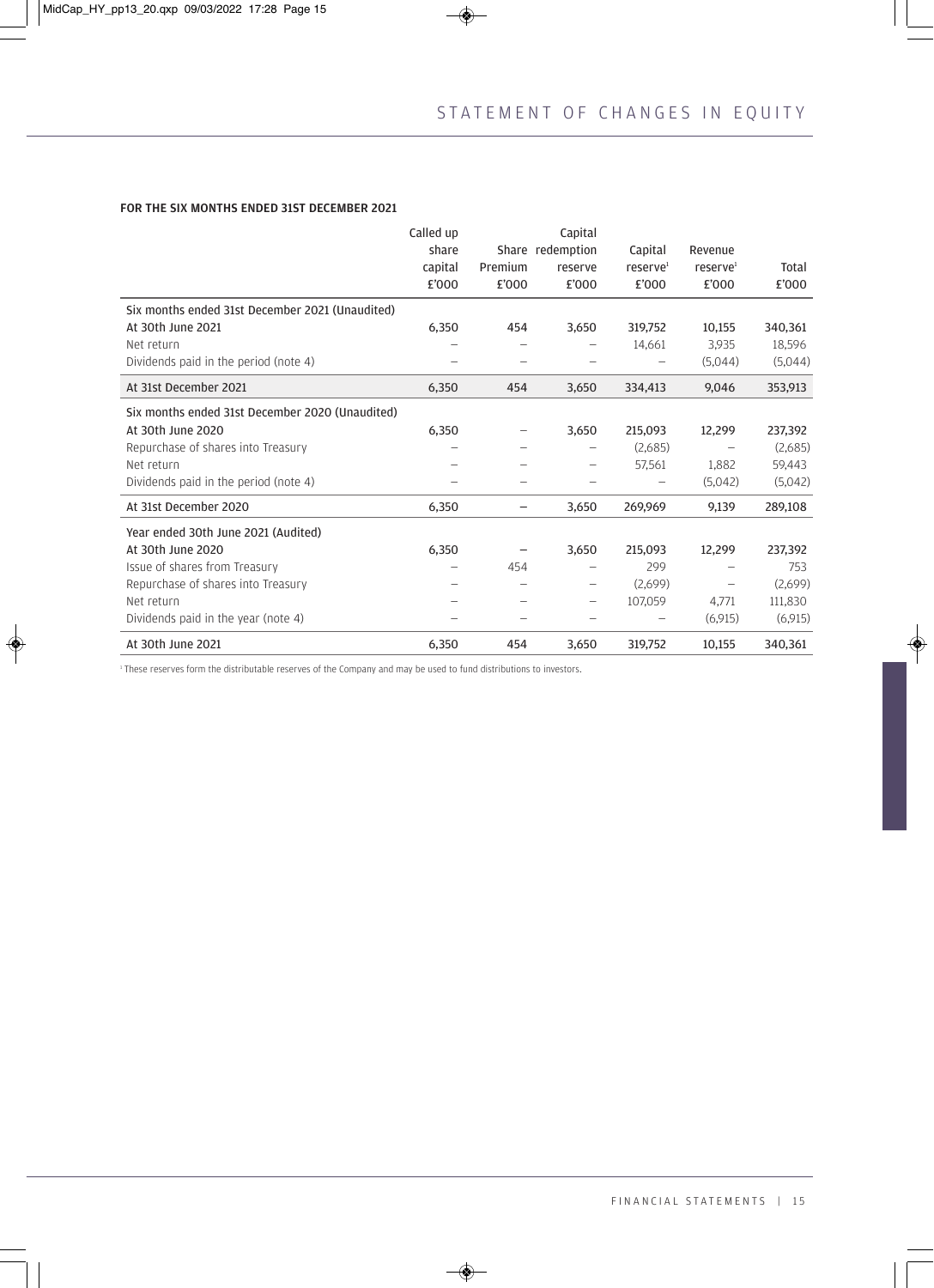#### AT 31ST DECEMBER 2021

|                                                                              | (Unaudited)<br>31st December 2021 | (Unaudited)<br>31st December 2020 | (Audited)<br>30th June 2021 |
|------------------------------------------------------------------------------|-----------------------------------|-----------------------------------|-----------------------------|
|                                                                              | £'000                             | £'000                             | £'000                       |
|                                                                              |                                   |                                   |                             |
| <b>Fixed assets</b><br>Investments held at fair value through profit or loss | 381,313                           | 317,278                           | 371,795                     |
|                                                                              |                                   |                                   |                             |
| <b>Current assets</b>                                                        |                                   |                                   |                             |
| Debtors                                                                      | 1,081                             | 688                               | 892                         |
| Cash and cash equivalents                                                    | 11,738                            | 2,675                             | 12,847                      |
|                                                                              | 12,819                            | 3,363                             | 13,739                      |
| <b>Current liabilities</b>                                                   |                                   |                                   |                             |
| Creditors: amounts falling due within one year                               | (16,219)                          | (16, 533)                         | (15, 173)                   |
| Net current liabilities                                                      | (3,400)                           | (13, 170)                         | (1,434)                     |
| Total assets less current liabilities                                        | 377,913                           | 304,108                           | 370,361                     |
| Creditors: amounts falling due after more than one year                      | (24,000)                          | (15,000)                          | (30,000)                    |
| Net assets                                                                   | 353,913                           | 289,108                           | 340,361                     |
| Capital and reserves                                                         |                                   |                                   |                             |
| Called up share capital                                                      | 6,350                             | 6,350                             | 6,350                       |
| Share premium                                                                | 454                               |                                   | 454                         |
| Capital redemption reserve                                                   | 3,650                             | 3,650                             | 3,650                       |
| Capital reserve                                                              | 334,413                           | 269,969                           | 319,752                     |
| Revenue reserve                                                              | 9,046                             | 9,139                             | 10,155                      |
| Total shareholders' funds                                                    | 353,913                           | 289,108                           | 340,361                     |
| Net asset value per share (note 5)                                           | 1,508.4p                          | 1,234.8p                          | 1,450.6p                    |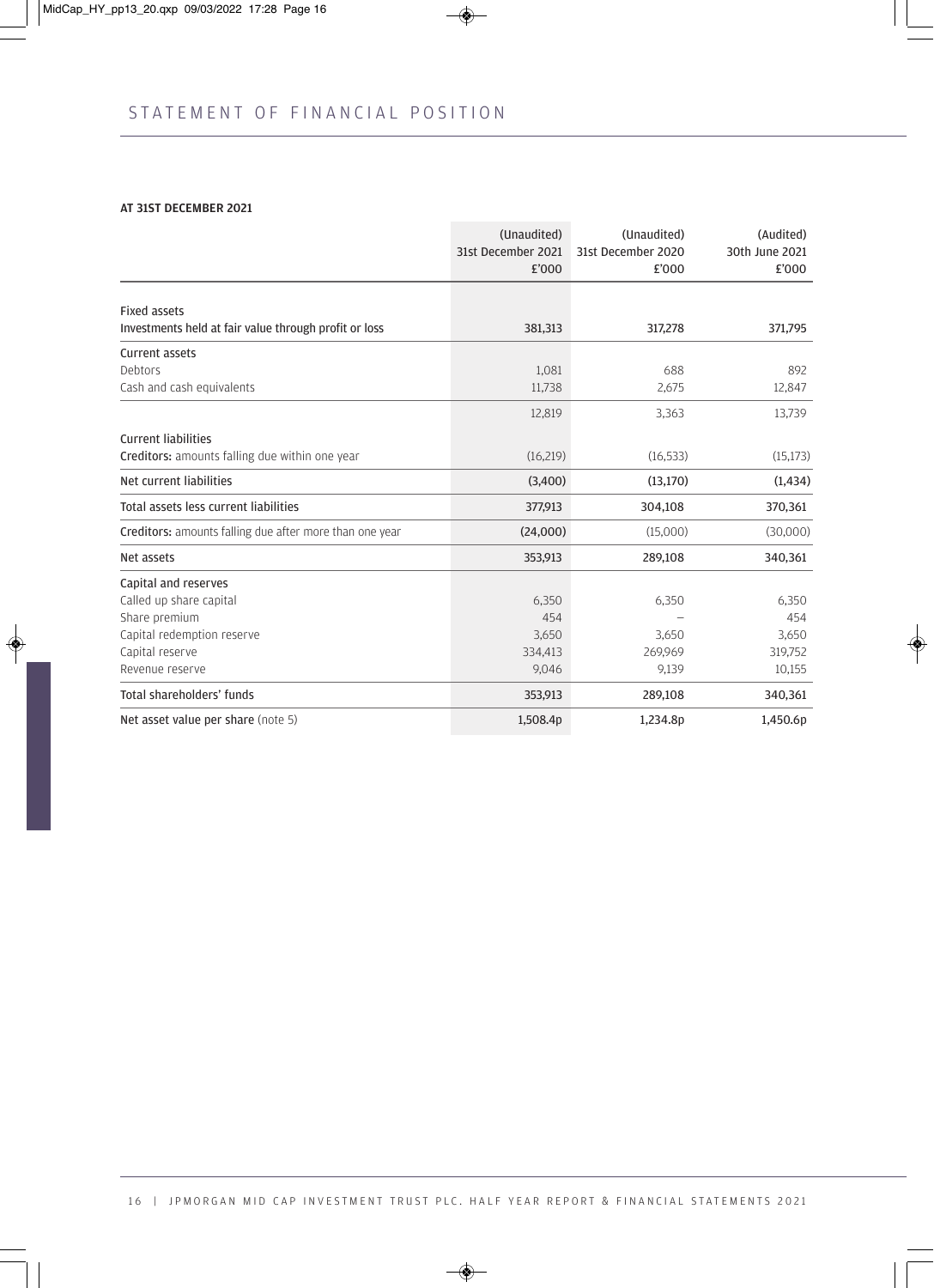#### FOR THE SIX MONTHS ENDED 31ST DECEMBER 2021

|                                                       | (Unaudited)                 | (Unaudited)                 | (Audited)               |
|-------------------------------------------------------|-----------------------------|-----------------------------|-------------------------|
|                                                       | 31st December 2021<br>£'000 | 31st December 2020<br>£'000 | 30th June 2021<br>£'000 |
| Net cash outflow from operations before dividends and |                             |                             |                         |
| interest (note 6)                                     | (1,488)                     | (1,117)                     | (2,388)                 |
| Dividends received                                    | 4,448                       | 2,344                       | 5,623                   |
| Interest received                                     | 4                           | 2                           | 4                       |
| Overseas tax (paid)/recovered                         | (15)                        | 76                          | 119                     |
| Interest paid                                         | (319)                       | (226)                       | (443)                   |
| Net cash inflow from operating activities             | 2,630                       | 1,079                       | 2,915                   |
| Purchases of investments                              | (44, 178)                   | (78, 181)                   | (127, 383)              |
| Sales of investments                                  | 51,482                      | 69,530                      | 113,201                 |
| Loss on spot currency contract                        |                             | (1)                         |                         |
| Net cash inflow/(outflow) from investing activities   | 7,304                       | (8,652)                     | (14, 182)               |
| Dividends paid                                        | (5,044)                     | (5,042)                     | (6,915)                 |
| Re-issue of shares from Treasury                      |                             |                             | 753                     |
| Repurchase of shares into Treasury                    |                             | (2,685)                     | (2,699)                 |
| Drawdown of bank loan                                 |                             | 12,000                      | 42,000                  |
| Repayment of bank loan                                | (6,000)                     |                             | (15,000)                |
| Net cash (outflow)/inflow from financing activities   | (11,044)                    | 4,273                       | 18,139                  |
| (Decrease)/increase in cash and cash equivalents      | (1,110)                     | (3,300)                     | 6,872                   |
| Cash and cash equivalents at start of period/year     | 12,847                      | 5,973                       | 5,973                   |
| Exchange movements                                    | 1                           | 2                           | 2                       |
| Cash and cash equivalents at end of period/year       | 11,738                      | 2,675                       | 12,847                  |
| (Decrease)/increase in cash and cash equivalents      | (1,110)                     | (3,300)                     | 6,872                   |
| Cash and cash equivalents consist of:                 |                             |                             |                         |
| Cash and short term deposits                          | 561                         | 344                         | 254                     |
| Cash held in JPMorgan Sterling Liquidity Fund         | 11,177                      | 2,331                       | 12,593                  |
| Total                                                 | 11,738                      | 2,675                       | 12,847                  |

#### RECONCILIATION OF NET DEBT

|                           | As at          |            | Other            | As at              |
|---------------------------|----------------|------------|------------------|--------------------|
|                           | 30th June 2021 | Cash flows | non-cash charges | 31st December 2021 |
|                           | £'000          | £'000      | £'000            | £'000              |
| Cash and cash equivalents |                |            |                  |                    |
| Cash                      | 254            | 306        |                  | 561                |
| Cash equivalents          | 12,593         | (1,416)    |                  | 11,177             |
|                           | 12,847         | (1,110)    |                  | 11,738             |
| <b>Borrowings</b>         |                |            |                  |                    |
| Debt due within one year  | (15,000)       |            |                  | (15,000)           |
| Debt due after one year   | (30,000)       | 6,000      |                  | (24,000)           |
|                           | (45,000)       | 6,000      |                  | (39,000)           |
| Total                     | (32, 153)      | 4,890      | $\mathbf{1}$     | (27, 262)          |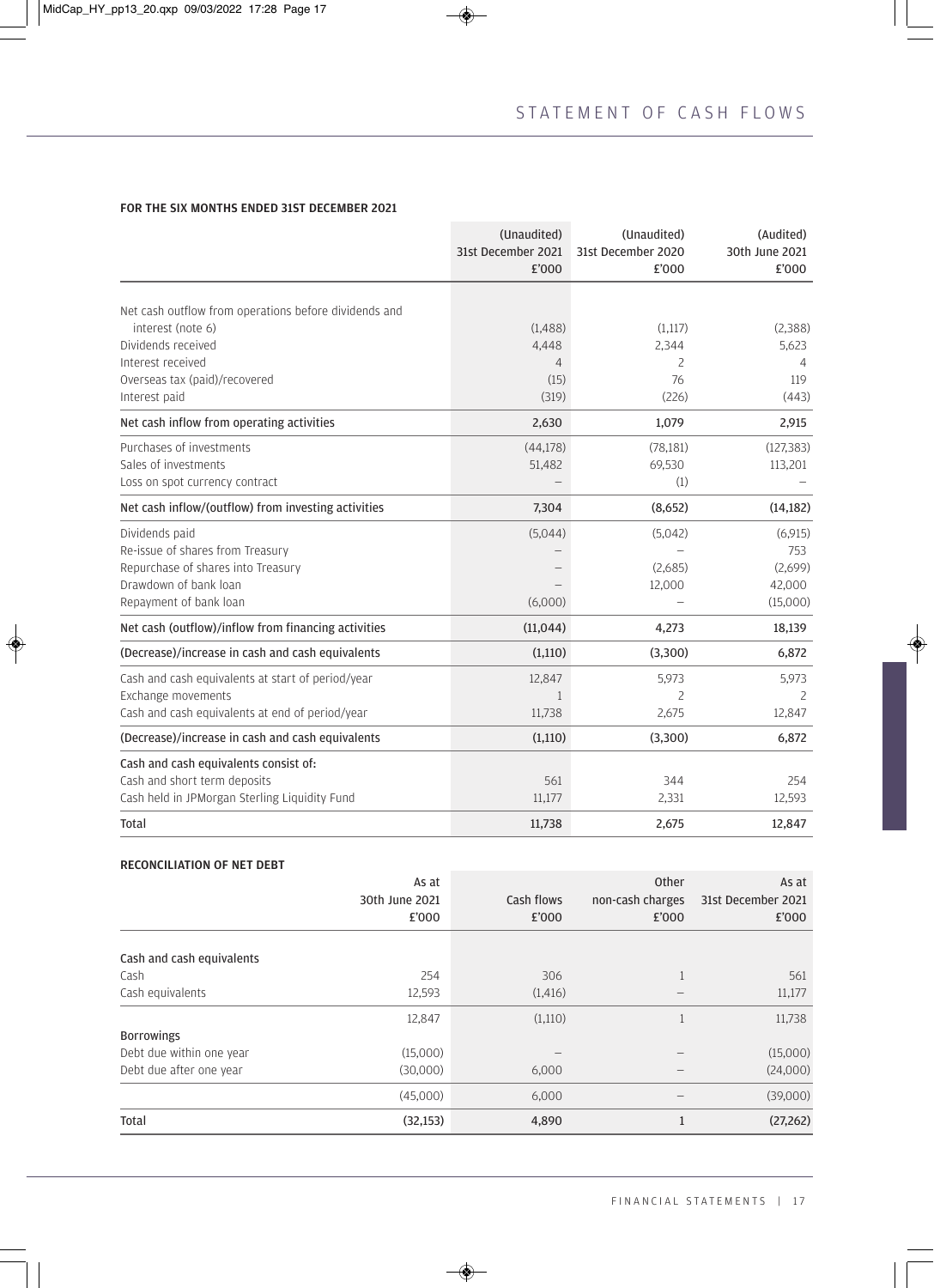#### FOR THE SIX MONTHS ENDED 31ST DECEMBER 2021

#### 1. Financial statements

The information contained within the financial statements in this half year report has not been audited or reviewed by the Company's Auditor.

The figures and financial information for the year ended 30th June 2021 are extracted from the latest published financial statements of the Company and do not constitute statutory accounts for that year. Those financial statements have been delivered to the Registrar of Companies and included the report of the Auditor which was unqualified and did not contain a statement under either section 498(2) or 498(3) of the Companies Act 2006.

#### 2. Accounting policies

The financial statements have been prepared in accordance with the Companies Act 2006, FRS 102 'The Financial Reporting Standard applicable in the UK and Republic of Ireland' of the United Kingdom Generally Accepted Accounting Practice ('UK GAAP') and with the Statement of Recommended Practice 'Financial Statements of Investment Trust Companies and Venture Capital Trusts' (the revised 'SORP') issued by the Association of Investment Companies in October 2019.

FRS 104, 'Interim Financial Reporting', issued by the Financial Reporting Council ('FRC') in March 2015 has been applied in preparing this condensed set of financial statements for the six months ended 31st December 2021.

All of the Company's operations are of a continuing nature.

The accounting policies applied to this condensed set of financial statements are consistent with those applied in the financial statements for the year ended 30th June 2021.

#### 3. Return per share

|                                             | (Unaudited)<br>Six months ended<br>31st December 2021<br>£'000 | (Unaudited)<br>Six months ended<br>31st December 2020<br>£'000 | (Audited)<br>Year ended<br>30th June 2021<br>£'000 |
|---------------------------------------------|----------------------------------------------------------------|----------------------------------------------------------------|----------------------------------------------------|
| Return per share is based on the following: |                                                                |                                                                |                                                    |
| Revenue return                              | 3,935                                                          | 1,882                                                          | 4,771                                              |
| Capital return                              | 14,661                                                         | 57,561                                                         | 107,059                                            |
| Total return                                | 18,596                                                         | 59,443                                                         | 111,830                                            |
| Weighted average number of shares in issue  | 23,462,770                                                     | 23,539,643                                                     | 23,479,879                                         |
| Revenue return per share                    | 16.77p                                                         | 7.99p                                                          | 20.32p                                             |
| Capital return per share                    | 62.49p                                                         | 244.53p                                                        | 455.96p                                            |
| Total return per share                      | 79.26p                                                         | 252.52p                                                        | 476.28p                                            |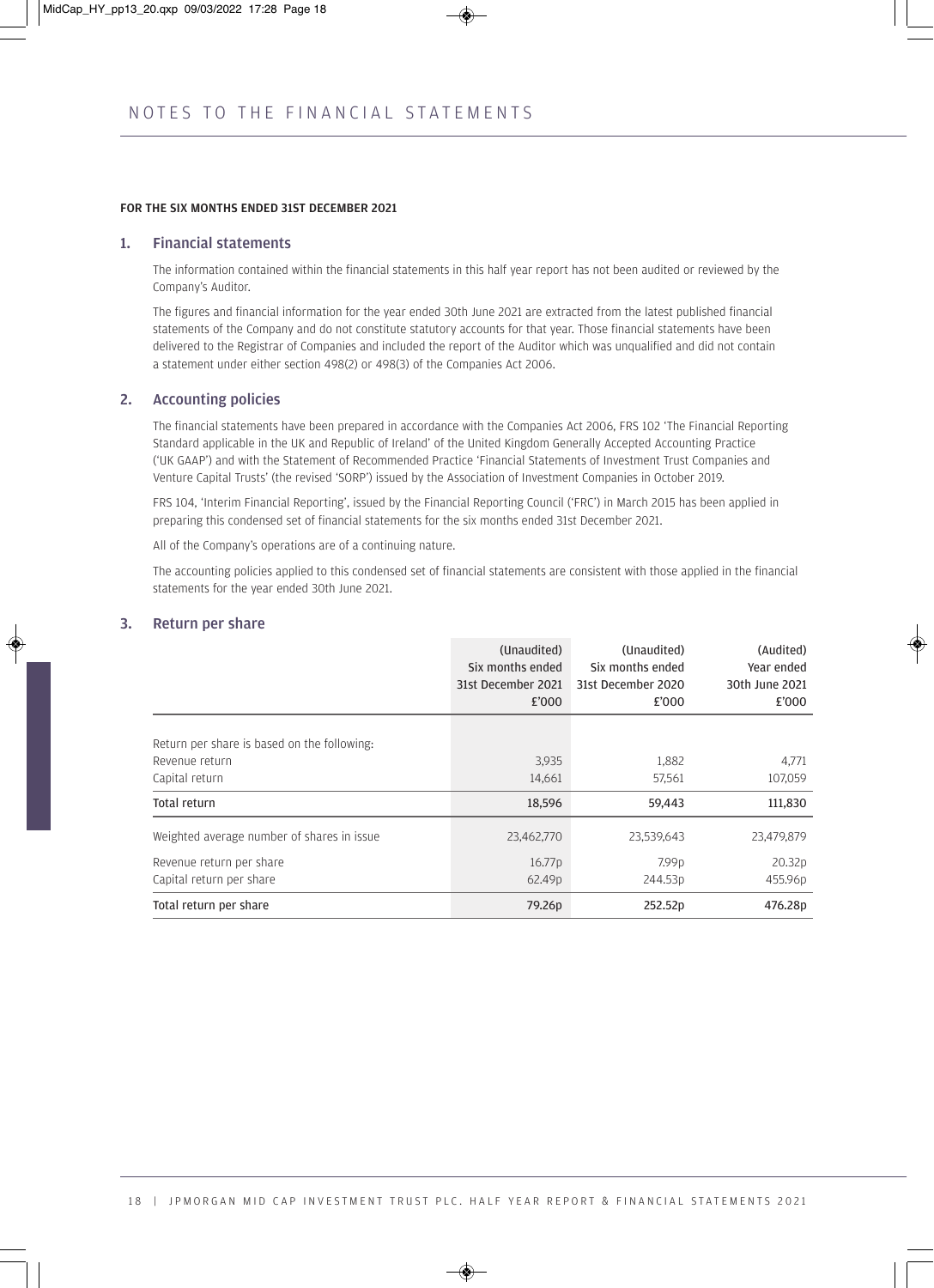#### 4. Dividends paid

|                                                      | (Unaudited)        | (Unaudited)        | (Audited)      |
|------------------------------------------------------|--------------------|--------------------|----------------|
|                                                      | Six months ended   | Six months ended   | Year ended     |
|                                                      | 31st December 2021 | 31st December 2020 | 30th June 2021 |
|                                                      | £'000              | £'000              | £'000          |
| 2021 Final dividend of 21.5p (2020: 21.5p) per share | 5.044              | 5.042              | 5,042          |
| 2021 Interim dividend of 8.0p per share              | -                  |                    | 1,873          |
| Total dividends paid                                 | 5,044              | 5,042              | 6.915          |

All dividends paid in the period/year have been funded from the Revenue Reserve.

An interim dividend of 8.0p has been declared in respect of the six months ended 31st December 2021, to be paid on 21st April 2022 to shareholders on the register at the close of business on 18th March 2022.

#### 5. Net asset value per share

|                           | (Unaudited)        | (Unaudited)        | (Audited)      |
|---------------------------|--------------------|--------------------|----------------|
|                           | Six months ended   | Six months ended   | Year ended     |
|                           | 31st December 2021 | 31st December 2020 | 30th June 2021 |
| Net assets $(E'000)$      | 353,913            | 289,108            | 340,361        |
| Number of shares in issue | 23,462,770         | 23,412,770         | 23,462,770     |
| Net asset value per share | 1,508.4p           | 1,234.8p           | 1,450.6p       |

#### 6. Reconciliation of net return before finance costs and taxation to net cash outflow from operations before dividends and interest

|                                                         | (Unaudited)<br>Six months ended<br>31st December 2021<br>£'000 | (Unaudited)<br>Six months ended<br>31st December 2020<br>£'000 | (Audited)<br>Year ended<br>30th June 2021<br>£'000 |
|---------------------------------------------------------|----------------------------------------------------------------|----------------------------------------------------------------|----------------------------------------------------|
|                                                         |                                                                |                                                                |                                                    |
| Net return before finance costs and taxation            | 18,956                                                         | 59,600                                                         | 112,346                                            |
| Less capital return loss before finance                 |                                                                |                                                                |                                                    |
| costs and taxation                                      | (14,882)                                                       | (57,712)                                                       | (107,400)                                          |
| (Increase)/decrease in accrued income and other debtors | (108)                                                          | 44                                                             | (129)                                              |
| Decrease in accrued expenses                            | (38)                                                           | (43)                                                           | (3)                                                |
| Management fee charged to capital                       | (851)                                                          | (606)                                                          | (1,364)                                            |
| Overseas withholding tax                                | (110)                                                          | (47)                                                           | (209)                                              |
| Dividends received                                      | (4,448)                                                        | (2,344)                                                        | (5,623)                                            |
| Interest received                                       | (4)                                                            | (2)                                                            | (4)                                                |
| Realised losses on foreign currency transactions        | (3)                                                            | (7)                                                            | (2)                                                |
| Net cash outflow from operations before dividends       |                                                                |                                                                |                                                    |
| and interest                                            | (1,488)                                                        | (1,117)                                                        | (2,388)                                            |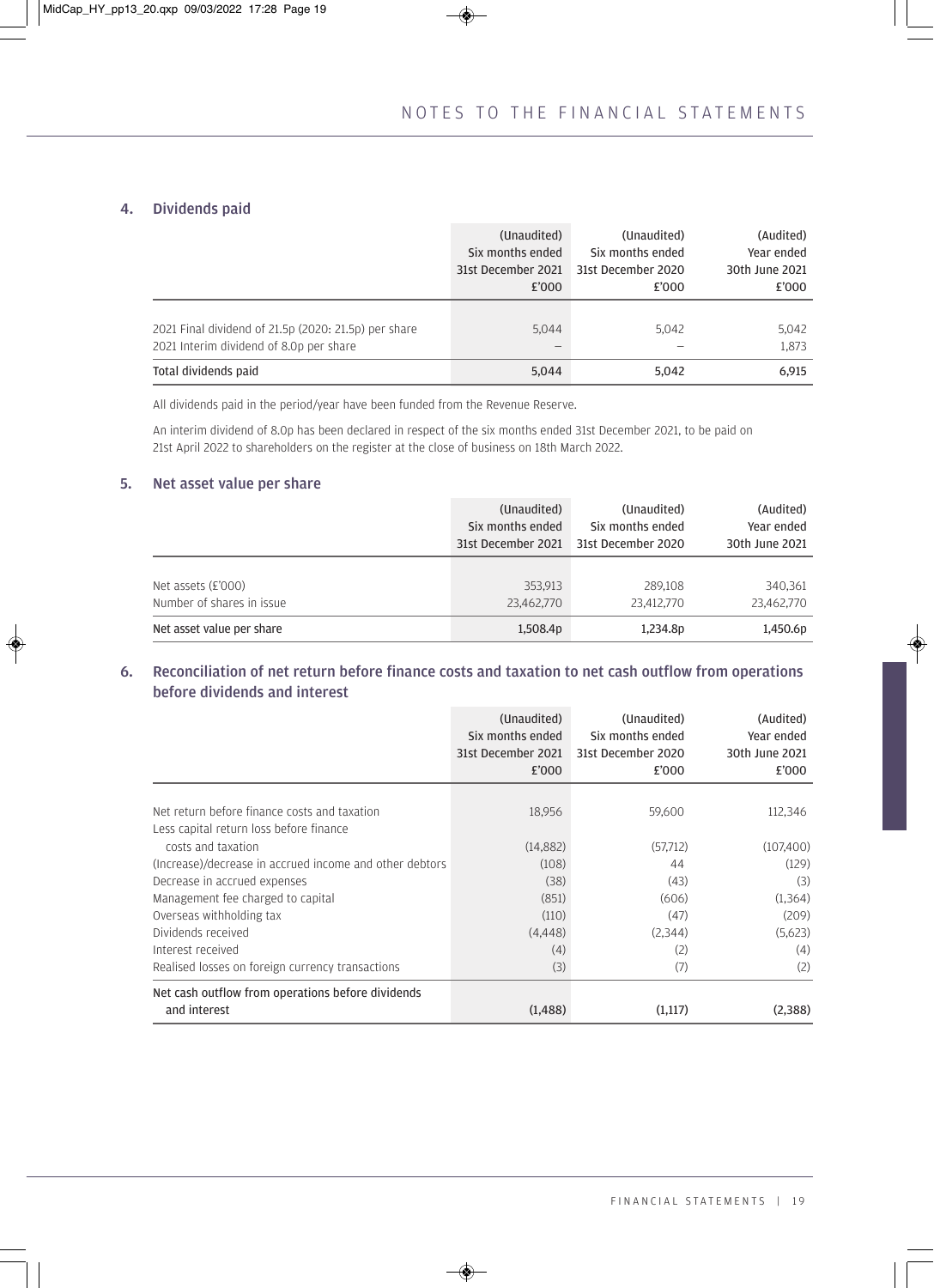#### 7. Fair valuation of instruments

The fair value hierarchy analysis for financial instruments held at fair value at the period end is as follows:

|         |                    | (Unaudited)              |                    | (Unaudited) |                | (Audited)   |
|---------|--------------------|--------------------------|--------------------|-------------|----------------|-------------|
|         | Six months ended   |                          | Six months ended   |             |                | Year ended  |
|         | 31st December 2021 |                          | 31st December 2020 |             | 30th June 2021 |             |
|         | Assets             | Liabilities              | Assets             | Liabilities | Assets         | Liabilities |
|         | £'000              | £'000                    | £'000              | £'000       | £'000          | £'000       |
| Level 1 | 381,313            | $\overline{\phantom{0}}$ | 317,278            |             | 371.795        |             |
| Total   | 381,313            | $\qquad \qquad -$        | 317,278            |             | 371,795        |             |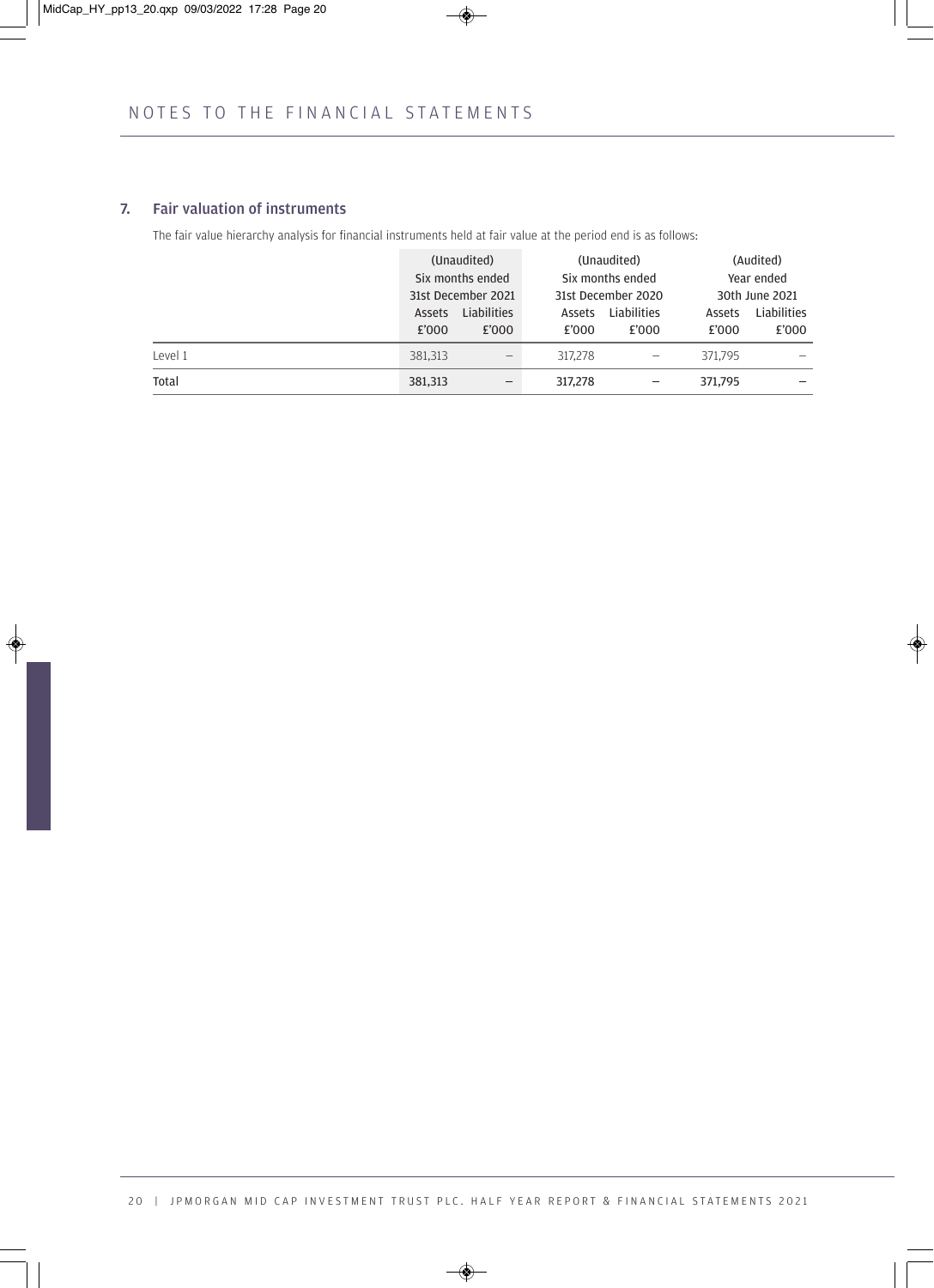## Half Year Management Report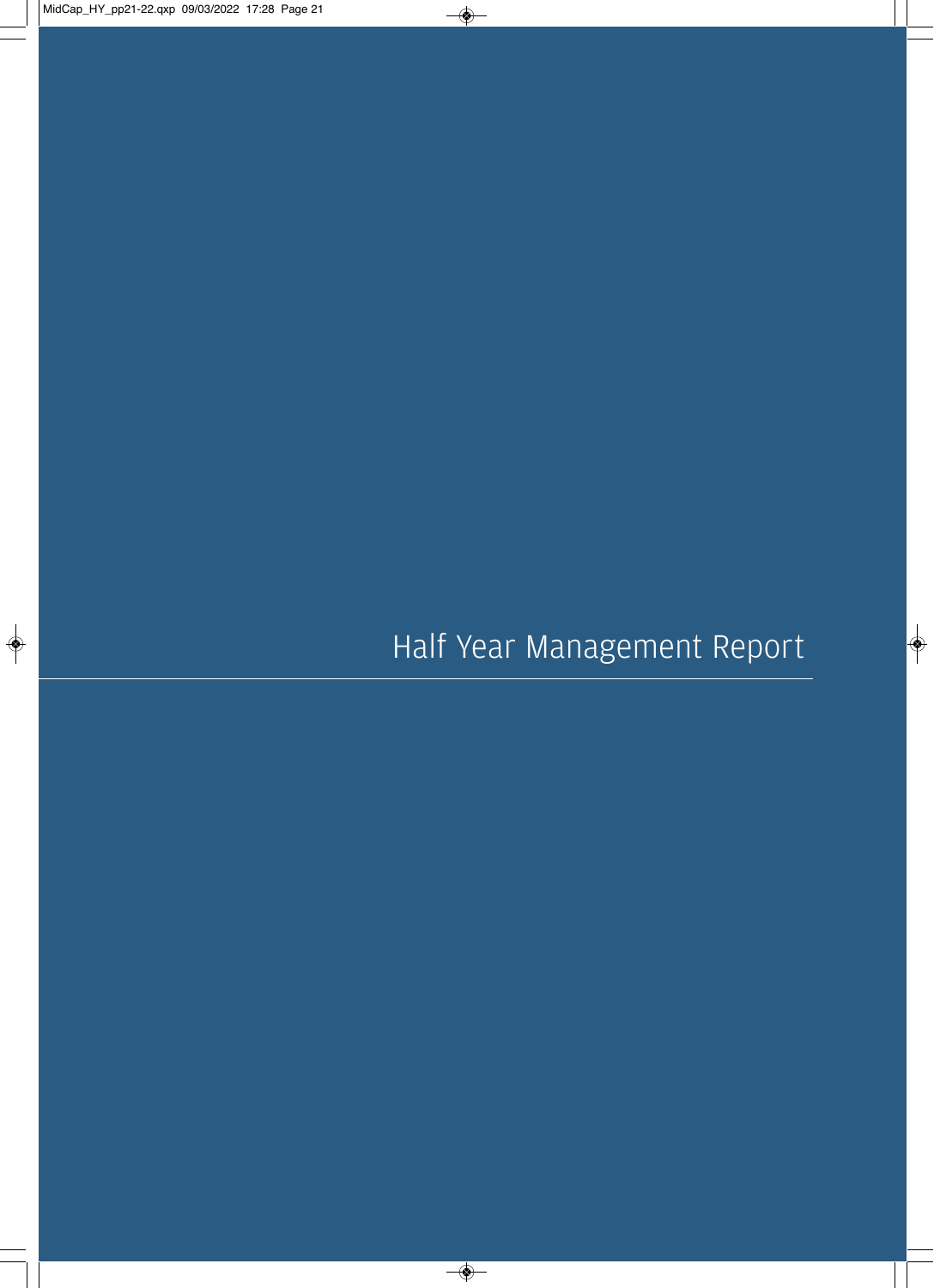The Company is required to make the following disclosures in its half year report.

#### Principal Risks and Uncertainties

The principal risks and uncertainties faced by the Company have not changed and fall into the following broad categories: investment and strategy; financial; accounting, legal and regulatory; corporate governance and shareholder relations; and operational and cybercrime. Information on each of these areas is given in the Business Review within the Annual Report and Financial Statements for the year ended 30th June 2021.

#### Related Parties Transactions

During the first six months of the current financial year, no transactions with related parties have taken place which have materially affected the financial position or the performance of the Company during the period.

#### Going Concern

The Directors believe, having considered the Company's investment objectives, risk management policies, capital management policies and procedures, nature of the portfolio and expenditure projections, that the Company has adequate resources, an appropriate financial structure and suitable management arrangements in place to continue in operational existence for the foreseeable future and, more specifically, that there are no material uncertainties pertaining to the Company that would prevent its ability to continue in such operational existence for at least 12 months from the date of the approval of this half yearly financial report. For these reasons, they consider there is sufficient evidence to continue to adopt the going concern basis in preparing the accounts.

#### Directors' Responsibilities

The Board of Directors confirms that, to the best of its knowledge:

- (i) the condensed set of financial statements contained within the half year financial report has been prepared in accordance with FRS 104 'Interim Financial Reporting' and gives a true and fair view of the state of affairs of the Company and of the assets, liabilities, financial position and net return of the Company, as at 31st December 2021, as required by the UK Listing Authority Disclosure and Transparency Rules 4.2.4R; and
- (ii) the half year management report includes a fair review of the information required by 4.2.7R and 4.2.8R of the UK Listing Authority Disclosure Guidance and Transparency Rules.

In order to provide these confirmations, and in preparing these financial statements, the Directors are required to:

- select suitable accounting policies and then apply them consistently;
- make judgements and accounting estimates that are reasonable and prudent;
- state whether applicable UK Accounting Standards have been followed, subject to any material departures disclosed and explained in the financial statements; and
- prepare the financial statements on the going concern basis unless it is inappropriate to presume that the Company will continue in business;

and the Directors confirm that they have done so.

For and on behalf of the Board John Evans *Chairman* 9th March 2022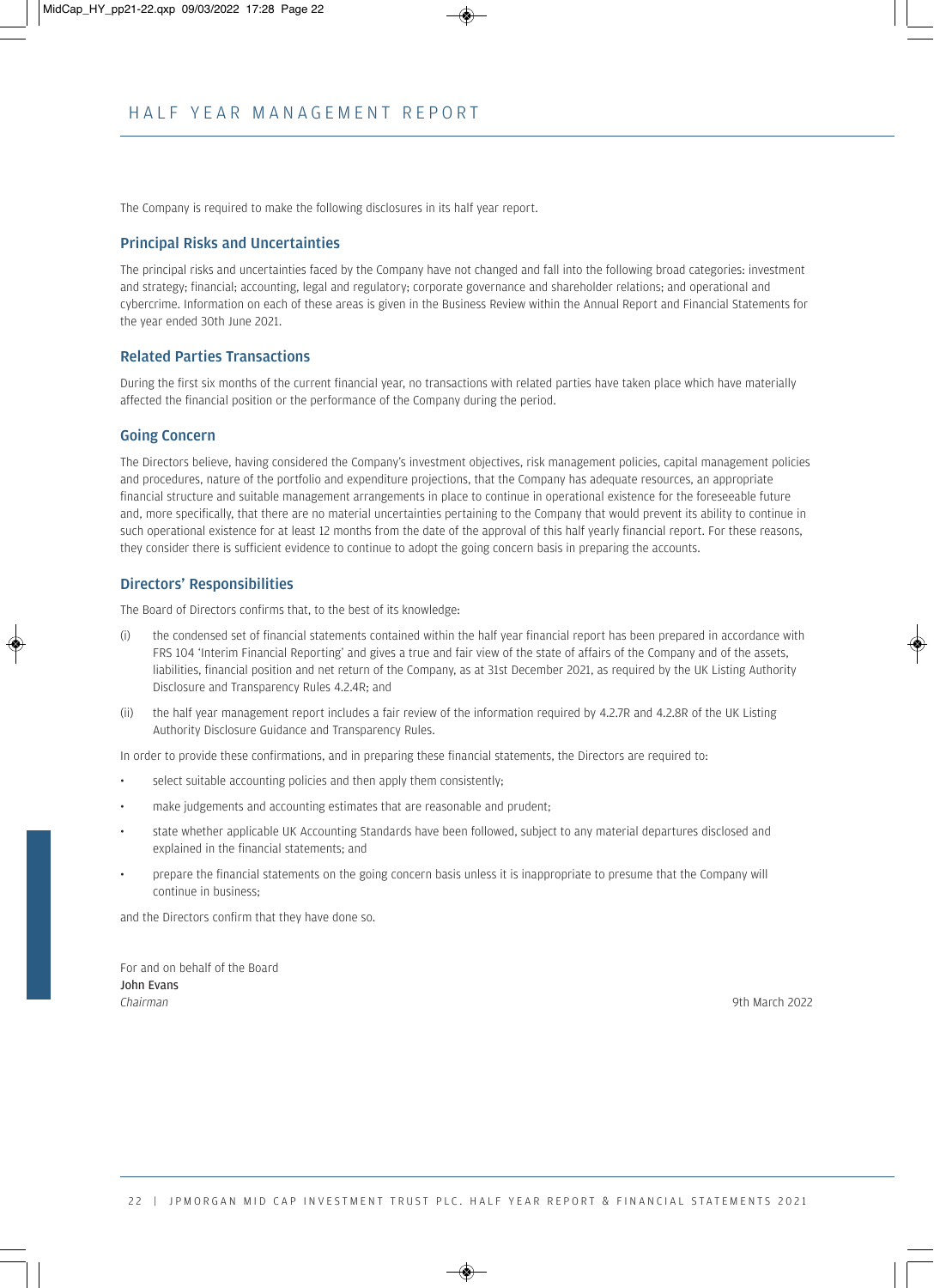Shareholder Information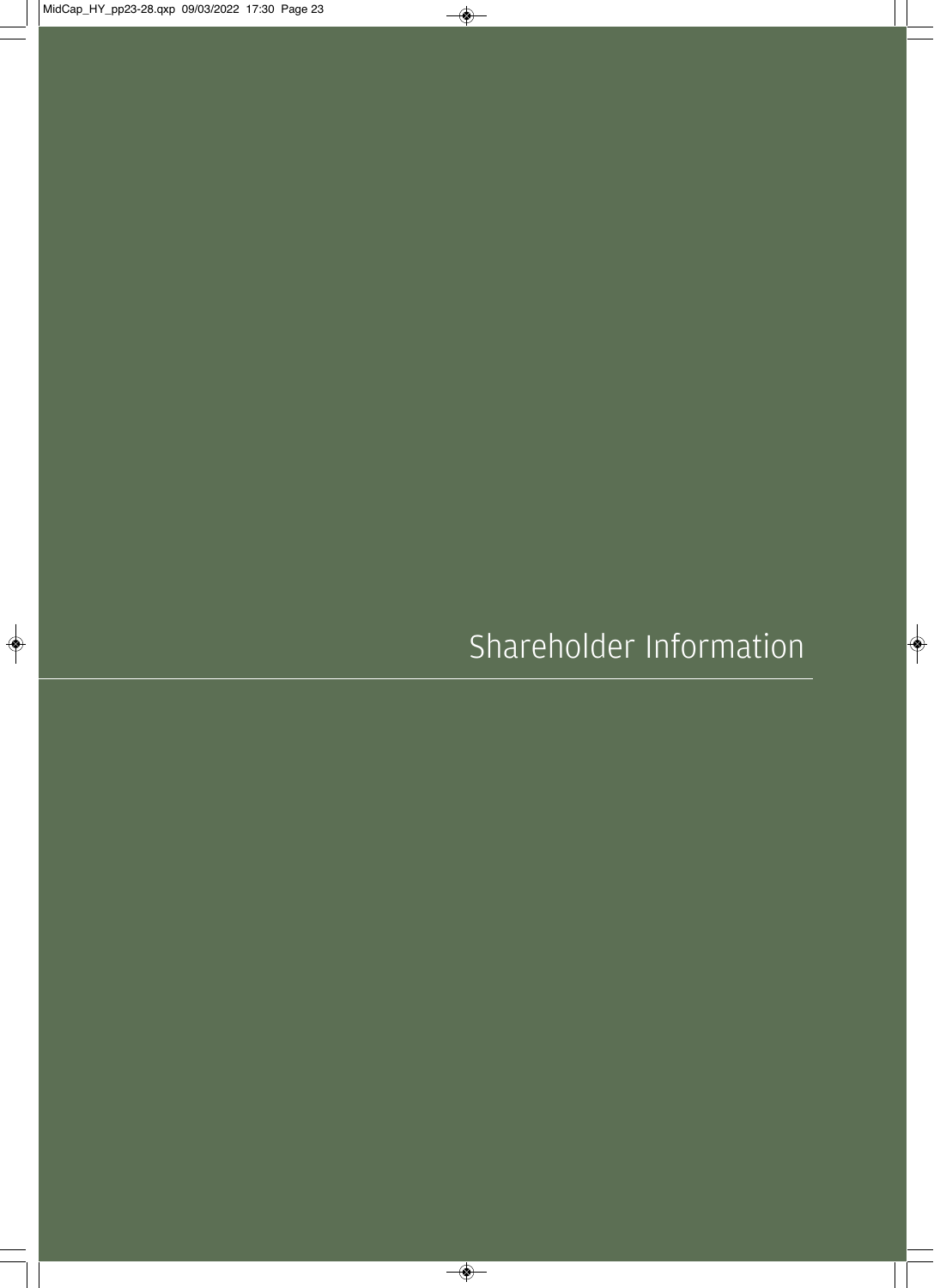#### Return to Shareholders (APM)

Total return to the shareholder, on a last traded price to last traded price basis, assuming that all dividends received were reinvested, without transaction costs, into the shares of the Company at the time the shares were quoted ex-dividend.

|                                                 |      | Period ended       |     |
|-------------------------------------------------|------|--------------------|-----|
| Total return calculation                        | Page | 31st December 2021 |     |
| Opening share price (p)                         | 4    | 1.420.0            | (a) |
| Closing share price (p)                         | 4    | 1,335.0            | (b) |
| Total dividend adjustment factor <sup>1</sup>   |      | 1.016667           | (C) |
| Adjusted closing share price $(d = b \times c)$ |      | 1.357.3            | (d) |
| Total return to shareholder (e = $d / a - 1$ )  |      | $-4.4%$            | (e) |

<sup>1</sup> The dividend adjustment factor is calculated on the assumption that the dividends paid out by the Company are reinvested into the shares of the Company at the last traded price quoted at the ex-dividend date.

#### Return on Net Assets (APM)

Total return on NAV per share assuming that all dividends paid out by the Company were reinvested, without transaction costs, into the shares of the Company at the NAV per share at the time the shares were quoted ex-dividend.

|                                                              | Period ended |                    |     |
|--------------------------------------------------------------|--------------|--------------------|-----|
| Total return calculation                                     | Page         | 31st December 2021 |     |
| Opening cum-income NAV per share (p)                         | 4            | 1.450.6            | (a) |
| Closing cum-income NAV per share (p)                         | 4            | 1.508.4            | (b) |
| Total dividend adjustment factor <sup>1</sup>                |              | 1.014876           | (C) |
| Adjusted closing cum-income NAV per share $(d = b \times c)$ |              | 1.530.8            | (d) |
| Total return on net assets (e = $d / a - 1$ )                |              | 5.5%               | (e) |

<sup>1</sup> The dividend adjustment factor is calculated on the assumption that the dividends paid out by the Company are reinvested into the shares of the Company at the cum-income NAV at the ex-dividend date.

#### Benchmark return

Total return on the benchmark, on a closing-market value to closing-market value basis, assuming that all dividends received were reinvested, without transaction costs, in the shares of the underlying companies at the time the shares were quoted ex-dividend (see page 3).

The benchmark is a recognised index of stocks which should not be taken as wholly representative of the Company's investment universe. The Company's investment strategy does not follow or 'track' this index and consequently, there may be some divergence between the Company's performance and that of the benchmark.

#### Net asset value per share (APM)

The value of the Company's net assets (total assets less total liabilities) divided by the number of ordinary shares in issue. Please see note 5 on page 19 for detailed calculations.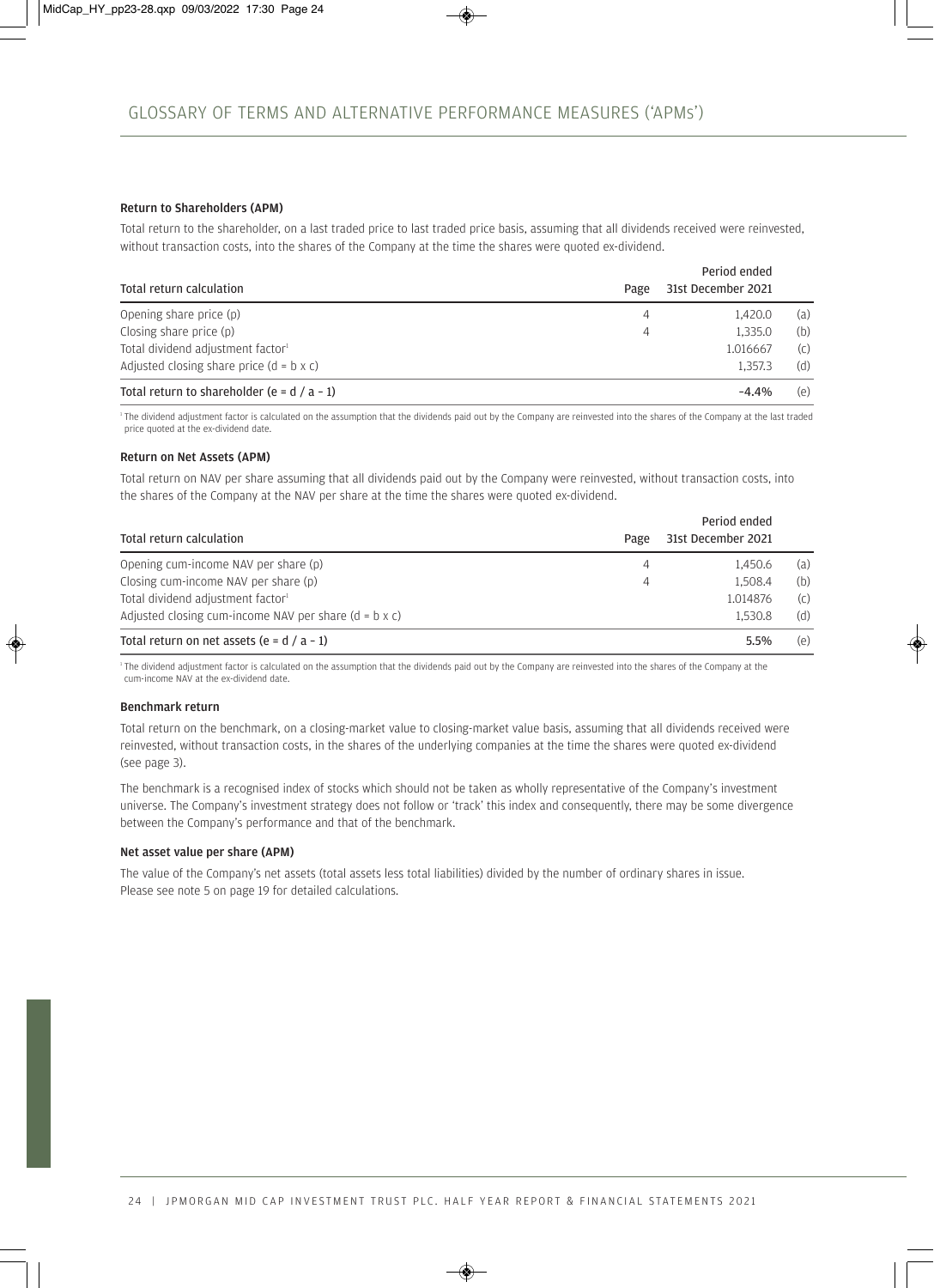#### Gearing/Net cash (APM)

Gearing represents the excess amount above shareholders' funds of total investments, expressed as a percentage of the shareholders' funds. If the amount calculated is negative, this is shown as a 'net cash' position.

|                                                       |      | 31st December<br>2021 | 30th June<br>2021 |     |
|-------------------------------------------------------|------|-----------------------|-------------------|-----|
| Gearing calculation                                   | Page | £'000                 | £'000             |     |
| Investments held at fair value through profit or loss | 16   | 381.313               | 371.795           | (a) |
| Net assets                                            | 16   | 353.913               | 340.361           | (b) |
| Gearing $(c = a / b - 1)$                             |      | 7.7%                  | $9.2\%$           | (C) |

#### Ongoing charges ratio (APM)

The ongoing charges ratio represents the Company's management fee and all other operating expenses excluding finance costs payable, expressed as a percentage of the average of the daily cum-income net assets during the year and is calculated in accordance with guidance issued by the Association of Investment Companies.

The figure as at 31st December 2021 is an estimated figure based on annualised actual figures for the six months ended 31st December 2021.

| Ongoing charges ratio calculation                      | Page | 31st December<br>2021<br>£'000 | 30th June<br>2021<br>£'000 |     |
|--------------------------------------------------------|------|--------------------------------|----------------------------|-----|
| Management fee                                         | 14   | 2,432                          | 1,949                      |     |
| Other administrative expenses                          | 14   | 462                            | 433                        |     |
| Total management fee and other administrative expenses |      | 2.894                          | 2.382                      | (a) |
| Average daily cum-income net assets                    |      | 353.513                        | 285.691                    | (b) |
| Ongoing charges ratio $(c = a / b)$                    |      | 0.82%                          | 0.83%                      | (C) |

#### Share Price Discount/Premium to NAV per Share (APM)

If the share price of an investment trust is lower than the NAV per share, the shares are said to be trading at a discount. The discount is shown as a percentage of the NAV per share.

The opposite of a discount is a premium. It is more common for an investment trust's shares to trade at a discount than at a premium (page 4).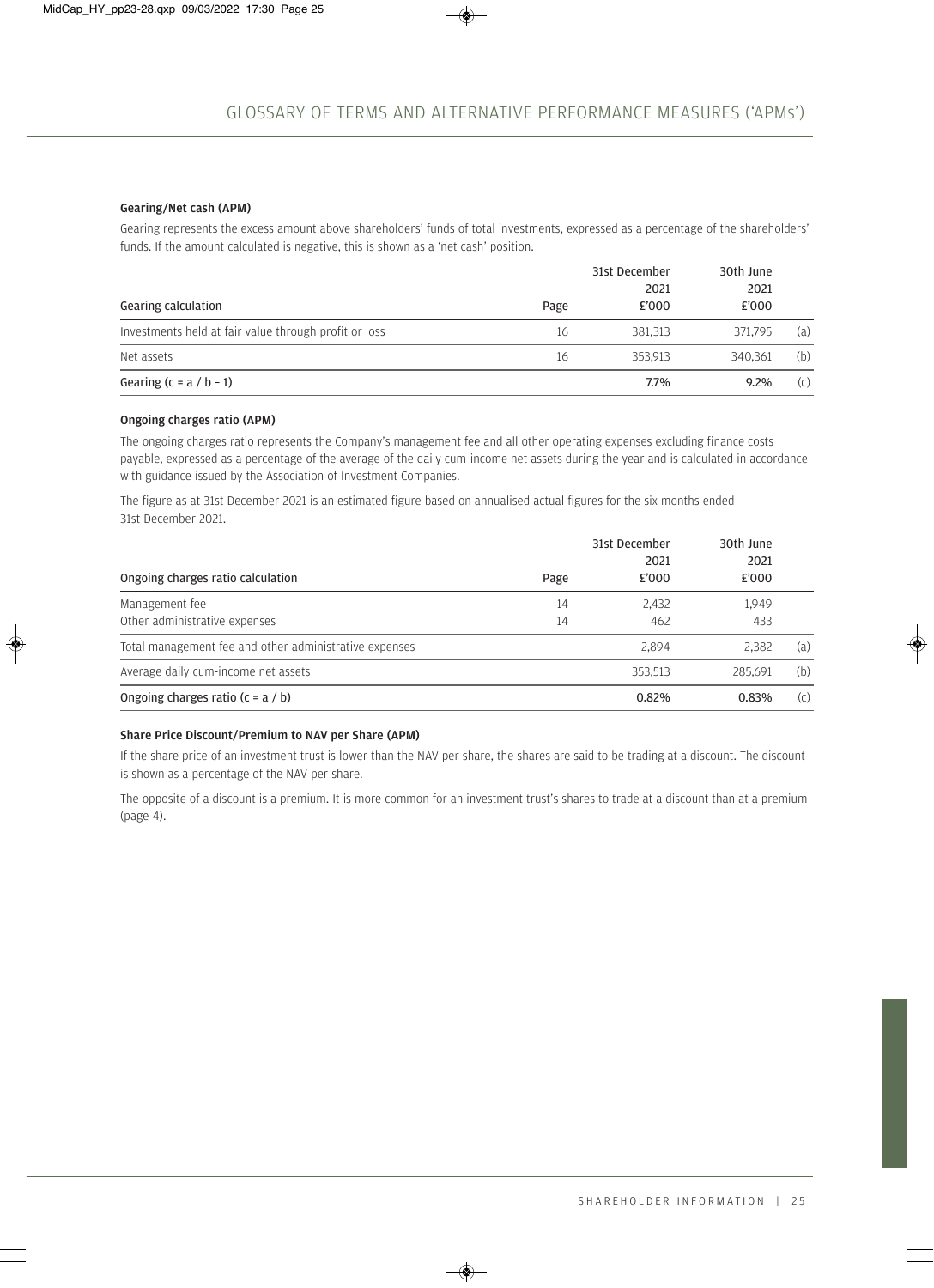You can invest in a J.P. Morgan investment trust through the following:

#### 1. Via a third party provider

Third party providers include:

AJ Bell You Invest Barclays Smart Investor Charles Stanley Direct Fidelity Personal Investing Halifax Share Dealing Hargreaves Lansdown Interactive Investor

Please note this list is not exhaustive and the availability of individual trusts may vary depending on the provider. These are third party providers and J.P. Morgan Asset Management does not endorse or recommend any. Please observe each providers privacy and cookie policies as well as their platform charges structure.

The Board encourages all of its shareholders to exercise their rights and notes that many specialist platforms provide shareholders with the ability to receive company documentation, to vote their shares and to attend general meetings, at no cost. Please refer to your investment platform for more details, or visit the Association of Investment Companies ('AIC') website at www.theaic.co.uk/aic/shareholder-voting-consumer-platforms for information on which platforms support these services and how to utilise them.

#### 2. Through a professional adviser

Professional advisers are usually able to access the products of all the companies in the market and can help you find an investment that suits your individual circumstances. An adviser will let you know the fee for their service before you go ahead. You can find an adviser at unbiased.co.uk

You may also buy investment trusts through stockbrokers, wealth managers and banks.

To familiarise yourself with the Financial Conduct Authority (FCA) adviser charging and commission rules, visit fca.org.uk

## **Be ScamSmart**

#### **Investment scams are designed to look like genuine investments**

#### **Spot the warning signs**

Have you been:

- contacted out of the blue
- promised tempting returns
- and told the investment is safe • called repeatedly, or
- told the offer is only available for a limited time?

If so, you might have been<br>contacted by fraudsters.

### **Avoid investment fraud**

**1 Reject cold calls** 

- If you've received unsolicited contact about an investment opportunity, chances are it's a high risk investment or a scam. You should treat the call with extreme caution. The safest thing to do is to hang up.
- **2 Check the FCA Warning List**  The FCA Warning List is a list of firms and individuals we know are operating without our authorisation.
- **3 Get impartial advice**  Think about getting impartial financial advice before you hand over any money. Seek advice from someone unconnected to the firm that has approached you.

Remember: if it sounds too good to be true, **it probably is!**

#### **Report a Scam**

If you suspect that you have been approached by fraudsters please tell the FCA using the reporting form at **www.fca.org.uk/consumers/reportscam-unauthorised-firm.** You can also call the FCA Consumer Helpline on **0800 111 6768**

If you have lost money to investment fraud, you should report it to Action Fraud on 0300 123 2040 or online at www.actionfraud.police.uk

#### **Find out more at www.fca.org.uk/scamsmart**

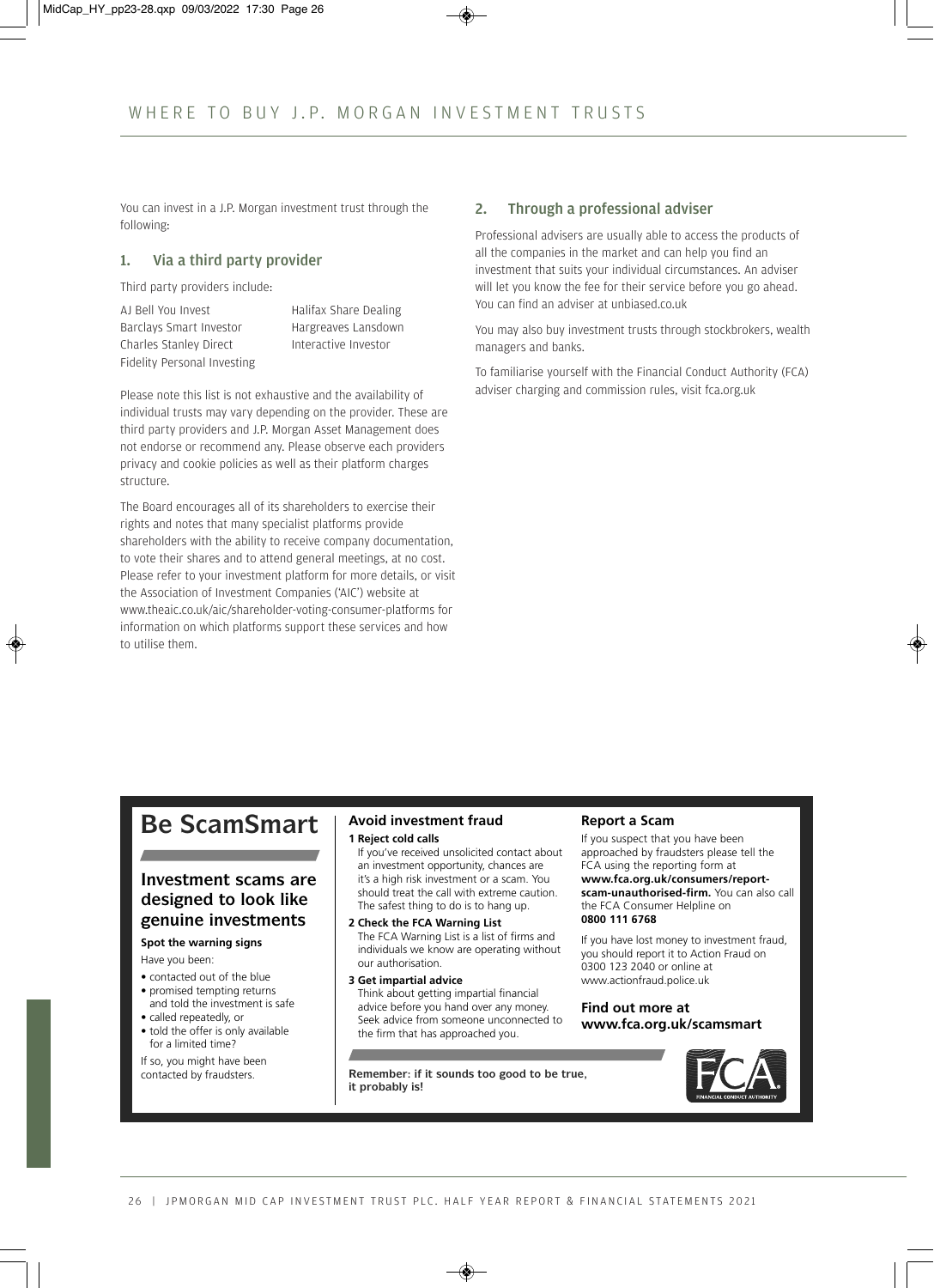#### FINANCIAL CALENDAR

| Financial year end                            | 30th June       |
|-----------------------------------------------|-----------------|
| Half Year results announced                   | February        |
| Final results announced                       | September       |
| Half yearly dividends on ordinary shares paid | November, April |
| Annual General Meeting                        | November        |

#### History

JPMorgan Mid Cap Investment Trust plc was launched in 1972 as Crossfriars Trust Limited. The Company changed its name to The Fleming Enterprise Investment Trust plc in 1982. It adopted its current investment policy of concentrating on FTSE 250 companies in 1993. The Company changed its name to The Fleming Mid Cap Investment Trust plc in October 1998, JPMorgan Fleming Mid Cap Investment Trust plc in October 2001 and adopted its present name on 9th November 2005.

#### **Directors**

John Evans (Chairman) Richard Gubbins Richard Huntingford (Senior Independent Director) Margaret Payn (Chair of the Audit & Risk Committee) Hannah Philp (Chair of the Marketing & Communication Committee)

#### Company Numbers

Company registration number: 1047690 London Stock Exchange Sedol number: 0235761 Bloomberg code: JMF LEI: 549300QED7IGEP4UFN49

#### Market Information

The Company's net asset value ('NAV') is published daily via the London Stock Exchange. The Company's shares are listed on the London Stock Exchange and the price is noted daily in the Financial Times, The Times, The Daily Telegraph, The Scotsman and on the J.P. Morgan website at www.jpmmidcap.co.uk, where the share price is updated every fifteen minutes during trading hours.

#### Website

www.jpmmidcap.co.uk

#### Share Transactions

The Company's shares may be dealt in directly through a stockbroker or professional adviser acting on an investor's behalf.

#### Manager and Company Secretary

JPMorgan Funds Limited.

#### JPMorgan Mid Cap MSCI ESG Rating



#### Company's Registered Office

60 Victoria Embankment London EC4Y 0JP Telephone number: 020 7742 4000

For company secretarial and administrative matters please contact Alison Vincent.

#### Depositary

The Bank of New York Mellon (International) Limited 1 Canada Square London E14 5AL The Depositary has appointed JPMorgan Chase Bank, N.A. as the Company's Custodian.

#### Registrars

Equiniti Limited Reference 1082 Aspect House Spencer Road Lancing West Sussex BN99 6DA Telephone number: 0371 384 2321

Lines open 8.30 a.m. to 5.30 p.m. Monday to Friday. Calls to the helpline will cost no more than a national rate call to a 01 or 02 number. Callers from overseas should dial +44 121 415 0225.

Notifications of changes of address and enquiries regarding certificates or dividend cheques should be made in writing to the Registrar quoting reference 1082.

Registered shareholders can obtain further details on individual holdings on the internet by visiting www.shareview.co.uk

#### Independent Auditors

PricewaterhouseCoopers LLP Chartered Accountants and Statutory Auditors 7 More London Riverside London SE1 2RT

#### Brokers

Investec Bank plc 30 Gresham Street London EC2V 7QP



A member of the AIC